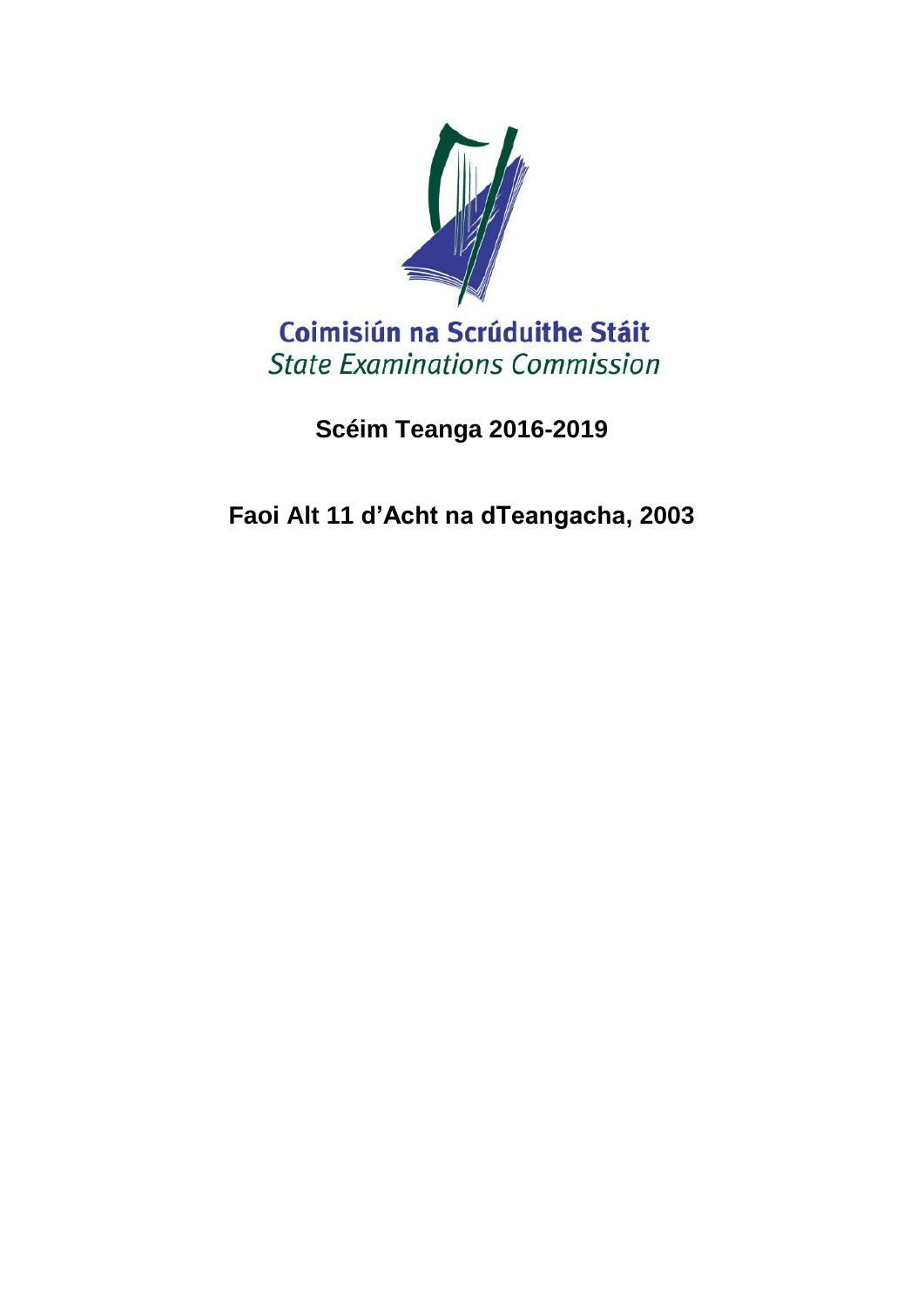# **Clár an Ábhair**

| 1.1 |                                                                           |  |
|-----|---------------------------------------------------------------------------|--|
| 1.2 |                                                                           |  |
| 1.3 |                                                                           |  |
| 1.4 |                                                                           |  |
|     |                                                                           |  |
|     | Caibidil 2 - Forléargas ar Choimisiún na Scrúduithe Stáit 3               |  |
| 2.1 |                                                                           |  |
| 2.2 |                                                                           |  |
| 2.3 |                                                                           |  |
| 2.4 |                                                                           |  |
| 2.5 |                                                                           |  |
|     |                                                                           |  |
|     |                                                                           |  |
|     | Caibidil 3 – Measúnú ar a mhéid atá seirbhísí ar fáil trí Ghaeilge cheana |  |
|     |                                                                           |  |
| 3.1 |                                                                           |  |
| 3.2 |                                                                           |  |
| 3.3 | Cumas Rannóga ar leith Seirbhís Dhátheangach Labhartha a Chur             |  |
|     |                                                                           |  |
|     |                                                                           |  |
|     |                                                                           |  |
| 4.1 | Tiomantais Shonracha agus Bearta Sonracha chun Cumas Gaeilge              |  |
|     |                                                                           |  |
|     |                                                                           |  |
|     |                                                                           |  |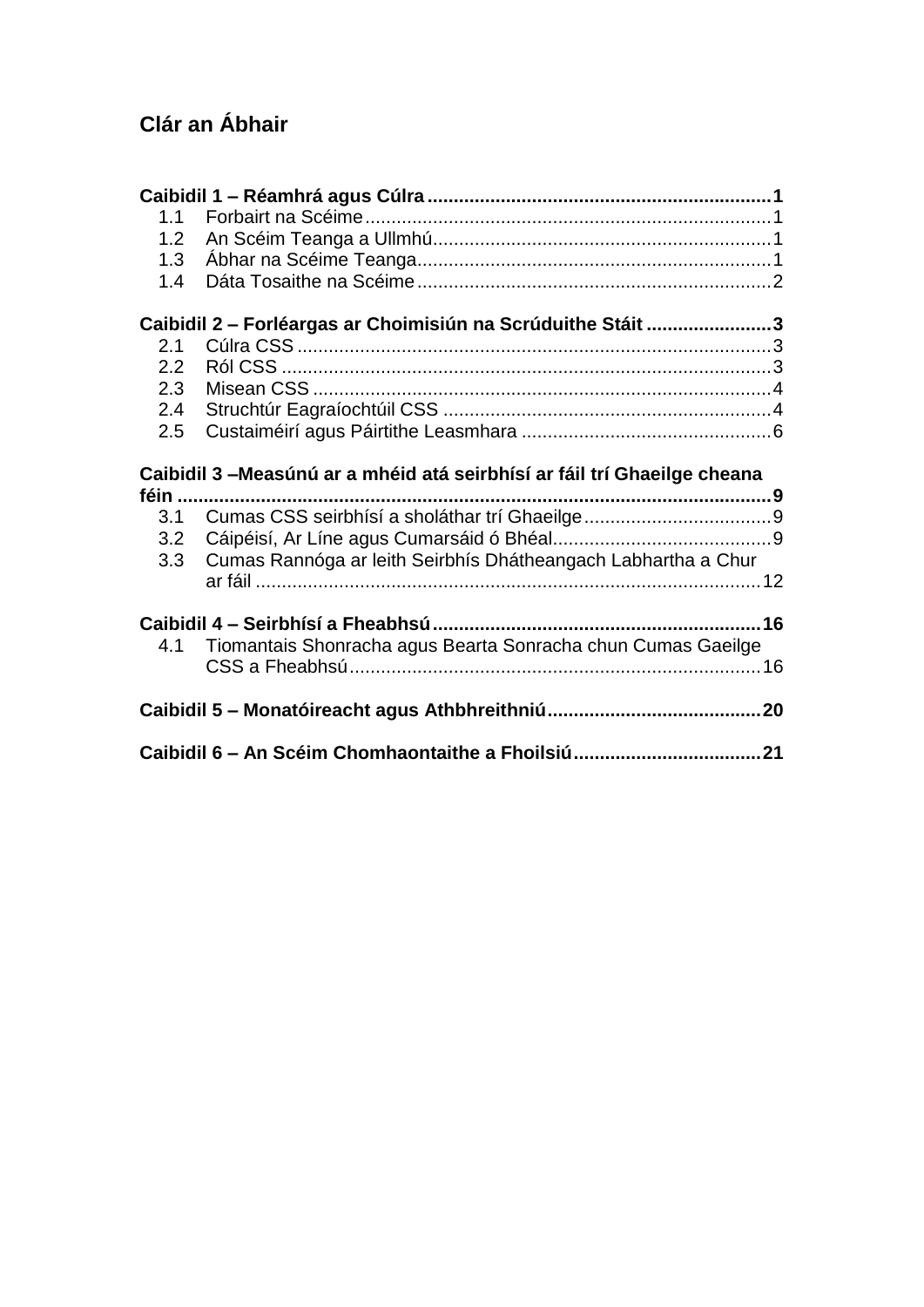# <span id="page-2-0"></span>**Caibidil 1 – Réamhrá agus Cúlra**

#### <span id="page-2-1"></span>*1.1 Forbairt na Scéime*

De réir Alt 11 d'Acht na dTeangacha Oifigiúla, 2003 ('an tAcht'), tá Coimisiún na Scrúduithe Stáit (CSS) tar éis a chéad Scéim Teanga ('an Scéim') a ullmhú.

Foráiltear in Alt 11 den Acht go n-ullmhóidh comhlachtaí poiblí scéim reachtúil ina sonrófar na seirbhísí a sholáthróidh siad:

- trí mheán na Gaeilge:
- trí mheán an Bhéarla, agus;
- trí mheán na Gaeilge agus an Bhéarla;

agus na bearta a dhéanfaidh an comhlacht chun a chinntiú, maidir le haon seirbhísí nach soláthraíonn an comhlacht trí mheán na Gaeilge, go ndéanfar iad a sholáthar amhlaidh laistigh de fhráma ama comhaontaithe.

De réir Alt 14(3) den Acht, fanfaidh scéimeanna teanga i bhfeidhm ar feadh tréimhse 3 bliana nó go dtí go mbeidh scéim nua daingnithe ag an Aire Ealaíon, Oidhreachta, Gnóthaí Réigiúnacha, Tuaithe agus Gaeltachta.

#### <span id="page-2-2"></span>*1.2 An Scéim Teanga a Ullmhú*

Le linn na Scéime seo a ullmhú, tugadh aird chuí ar na Treoirlínte a d'eisigh an Roinn Ealaíon, Oidhreachta, Gnóthaí Réigiúnacha, Tuaithe agus Gaeltachta faoi Alt 12 den Acht. Ina theannta sin, chuathas i gcomhairle leis na páirtithe leasmhara ábhartha agus le foireann CSS, agus tá dearcadh agus moltaí na ndaoine sin le feiceáil sa Scéim tríd síos.

Ar deireadh, mar chuid de mheasúnú níos ginearálta ar an dul chun cinn maidir le comhlíonadh ár ngealltanas faoi Chairt na gCustaiméirí,<sup>1</sup> rinne CSS suirbhé an-leathan ar ár gcustaiméirí chun a fháil amach ar bhain siad úsáid as an nGaeilge agus iad ag déileáil leis CSS, cé chomh sásta is a bhí siad leis an tseirbhís a fuarthas agus i gcás go gcuirfí an caighdeán céanna seirbhíse ar fáil sa dá theanga an roghnóidís an Ghaeilge. Baineadh leas as torthaí an tsuirbhé sin freisin le linn na Scéime a ullmhú.

#### <span id="page-2-3"></span>*1.3 Ábhar na Scéime Teanga*

1

Forbraíodh an Scéim seo d'fhonn cur chuige caighdeánach a leagan amach trasna CSS trí chéile chun go gcomhlíonfaidh CSS a chuid oibleagáidí i dtaca

<sup>1</sup> Féach<https://www.examinations.ie/index.php?l=en&mc=cv&sc=in>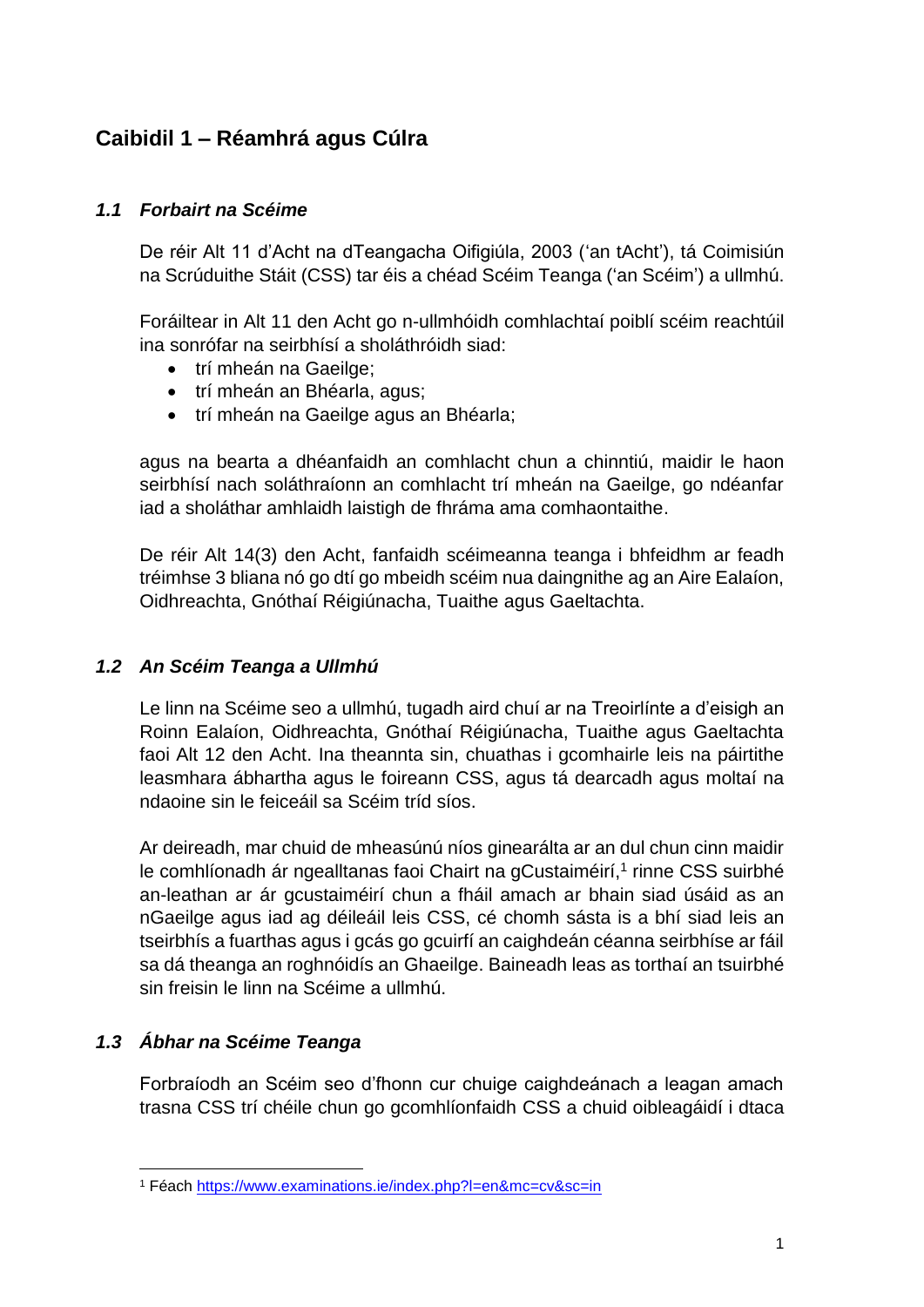le seirbhísí Gaeilge a sholáthar sna trí bliana amach romhainn i bhfianaise na nithe seo a leanas:

- leibhéal an éilimh atá ann i measc an phobail ar sheirbhísí sonracha i nGaeilge;
- an tábhacht a bhaineann le cur chuige gníomhach maidir le soláthar seirbhísí den sórt sin; agus
- acmhainní CSS, idir acmhainní daonna agus acmhainní airgeadais, agus cumas CSS an inniúlacht teanga is gá a fhorbairt nó a aimsiú.

Is iad seo a leanas cuspóirí sonracha na Scéime seo:

- tógáil ar phrionsabail na Seirbhíse Ardchaighdeáin do Chustaiméirí agus ar an tiomantas i gCairt Chustaiméirí CSS chun a chinntiú do chustaiméirí ar mian leo a ngnó a dhéanamh trí mheán na Gaeilge go mbeidh siad in ann déanamh amhlaidh;
- ár dtiomantais i leith na Gaeilge a leagan amach agus a chur in iúl do pháirtithe leasmhara agus don fhoireann, na seirbhísí Gaeilge atá ar fáil cheana féin san áireamh, agus réimsí inar féidir seirbhísí a fheabhsú sa todhchaí a aithint;
- a chinntiú go dtugtar tacaíocht mhaith don fhoireann trí oiliúint agus trí chláir feabhsaithe feasachta; agus
- tomhas a dhéanamh go seasta ar leibhéal an éilimh atá ann ar sheirbhísí Gaeilge agus a chinntiú go leanfaidh CSS air i mbun an t-éileamh sin a shásamh ar bhealach pleanáilte, comhleanúnach, in-rochtana.

#### <span id="page-3-0"></span>*1.4 Dáta Tosaithe na Scéime*

Rinne an tAire Ealaíon, Oidhreachta, Gnóthaí Réigiúnacha, Tuaithe agus Gaeltachta an scéim seo a dhaingniú. Tiocfaidh an Scéim i bhfeidhm ar an 22 Meán Fómhair 2016 agus leanfaidh sí i bhfeidhm go ceann tréimhse trí bliana ón dáta sin nó go dtí go ndéanfaidh an tAire scéim nua a dhaingniú de bhun Alt 15 den Acht, cibé acu is déanaí.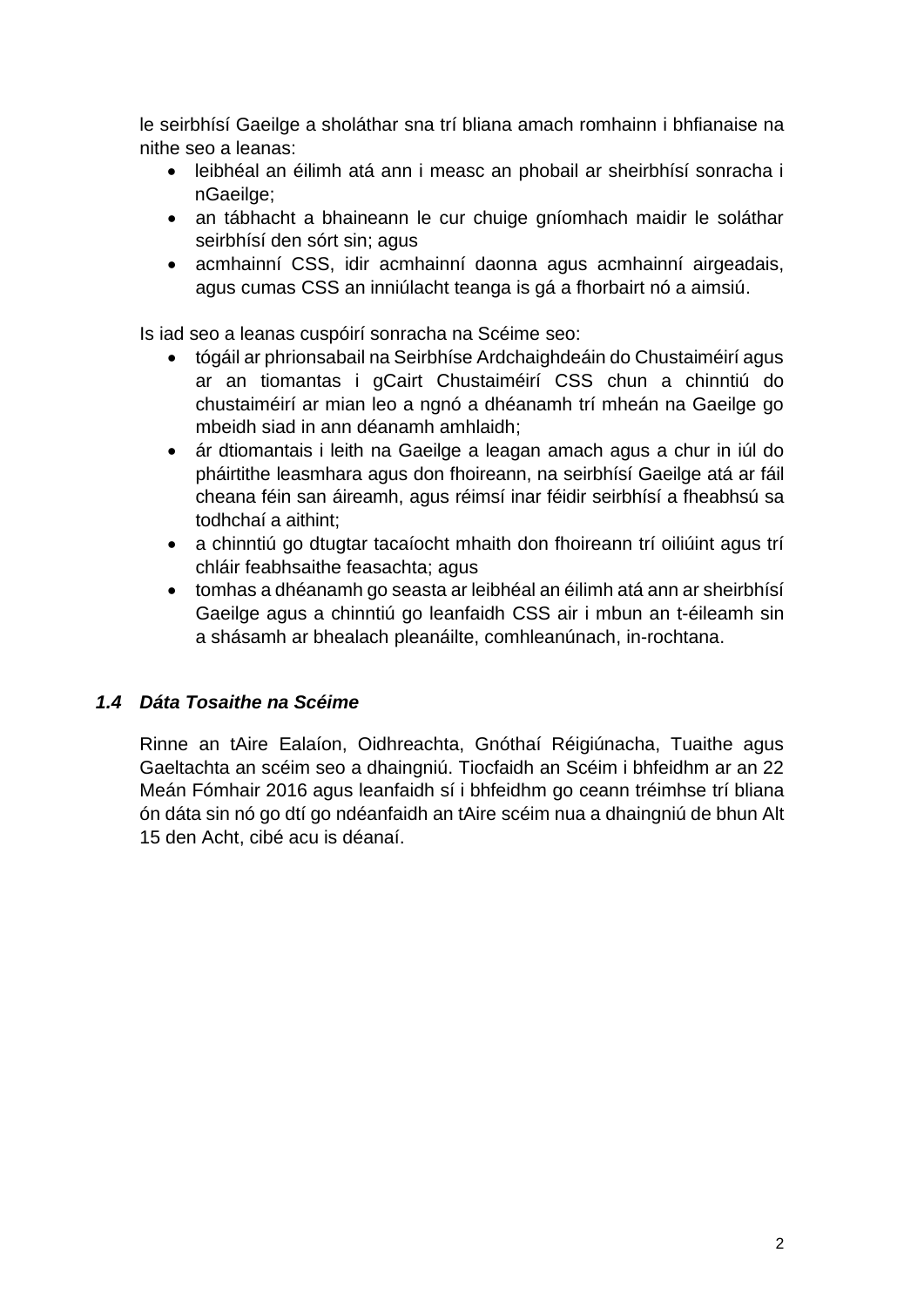# <span id="page-4-0"></span>**Caibidil 2 – Forléargas ar Choimisiún na Scrúduithe Stáit**

Tá forléargas i gCaibidil 2 ar na nithe seo a leanas:

- cúlra CSS (alt 2.1);
- $\bullet$  ról CSS (alt 2.2)
- misean CSS (alt 2.3)
- struchtúr eagraíochtúil CSS (alt 2.4); agus
- custaiméirí agus páirtithe leasmhara CSS agus an teagmháil a bhíonn ag CSS leo (alt 2.5).

#### <span id="page-4-1"></span>*2.1 Cúlra CSS*

Comhlacht reachtúil faoi Alt 54 den Acht Oideachais, 1998 is ea Coimisiún na Scrúduithe Stáit (CSS) agus rinne an tAire Oideachais agus Eolaíochta an comhlacht a dhílsiú an 6ú Márta 2003. Ghlac CSS an fhreagracht as oibriú na scrúduithe teastais stáit ar láimh ón Roinn Oideachais agus Eolaíochta ó 2003 i leith. Déantar feidhmeanna CSS a shainordú faoin *Ordú fán gCoimisiún um Scrúduithe Stáit (Bunú), 2003*, agus is mar a leanas na feidhmeanna sin:

- Reáchtáil na scrúduithe a eagrú;
- Ullmhú na bpáipéar scrúdaithe agus ábhar eile scrúdaithe a dheimhniú;
- Na nósanna imeachta a chinneadh do na háiteanna ina mbíonn scrúduithe á reáchtáil, lena n-áirítear feitheoireacht na scrúduithe;
- Socruithe a dhéanamh maidir le marcáil na hoibre a chuirtear i láthair lena scrúdú;
- Torthaí na scrúduithe a eisiúint;
- Na nósanna imeachta a chinneadh chun gur féidir athbhreithniú agus achomharc a dhéanamh i leith torthaí scrúduithe ar iarratas ó iarrthóirí;
- Táillí scrúduithe a ghearradh agus a bhailiú agus an t-airgead sin a chur chun feidhme chun a fheidhmeanna a chomhlíonadh; agus
- Ionaid a ainmniú ina bhféadfar scrúduithe a reáchtáil.

### <span id="page-4-2"></span>*2.2 Ról CSS*

Mar atá leagtha síos thuas, is é príomhghníomhaíocht ghnó CSS measúnú agus teastasú na scrúduithe dara leibhéal i stát na hÉireann agus roinnt scrúduithe a bhaineann le ceirdeanna agus gairmeacha. Tá CSS freagrach as oibriú gnéithe uile na scrúduithe, lena n-áirítear na comhpháirteanna scríofa, na béaltrialacha, na trialacha cluastuisceana agus na comhpháirteanna praiticiúla, chomh maith le measúnú ar obair chúrsa do roinnt ábhar.

Bíonn CSS ag obair go dlúth i gcomhar le roinnt comhpháirtithe oideachais, go háirithe leis an Roinn Oideachais agus Scileanna agus leis an gComhairle Náisiúnta Curaclaim agus Measúnachta (CNCM). Tá CSS meáite, i gcomhar leis na comhpháirtithe oideachais uile, ar chóras scrúduithe agus measúnachta a chur ar fáil atá éifeachtach, cothrom do chách agus inrochtana, agus ar a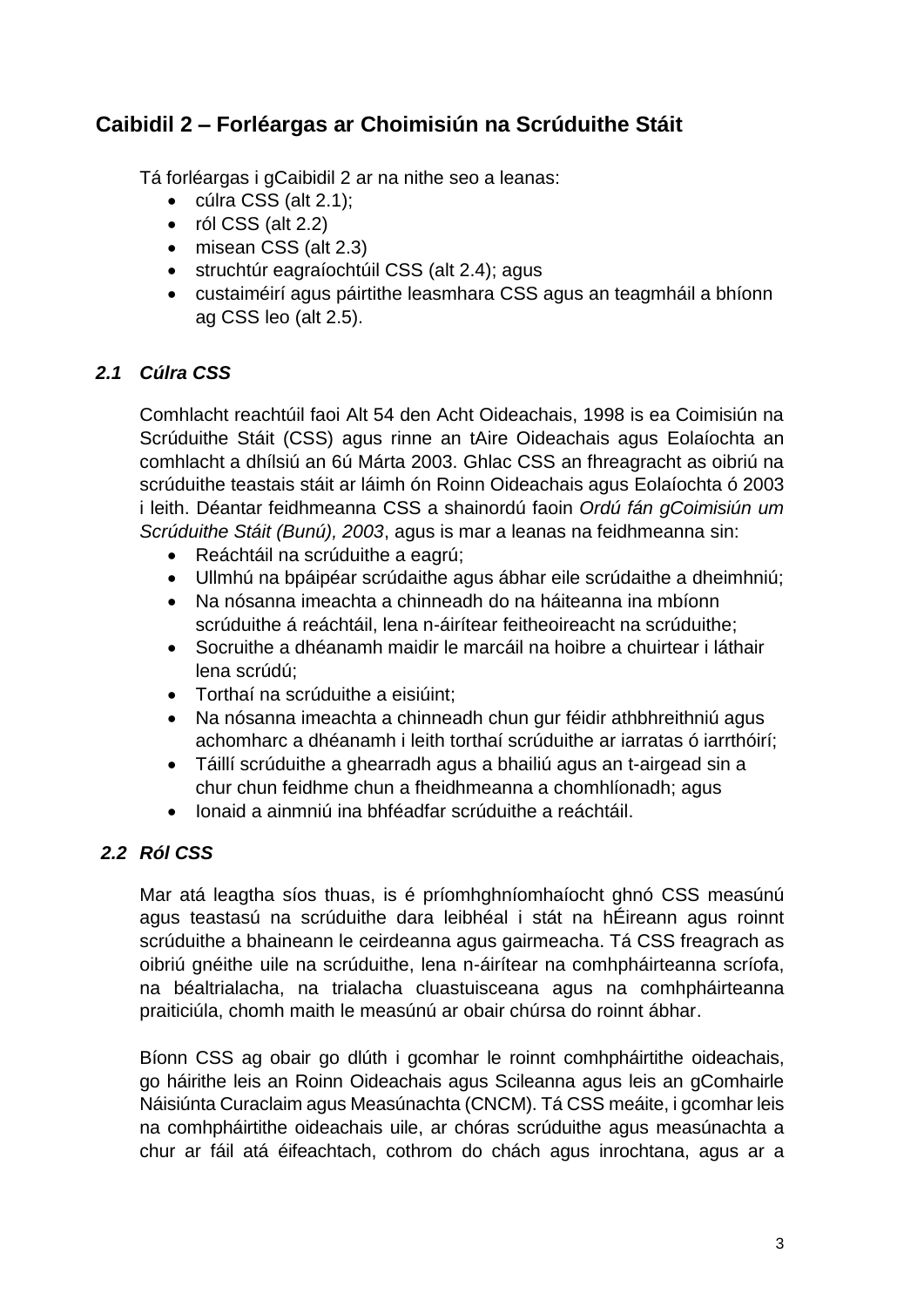dhéanamh cinnte de go ndéanfar an córas a oibriú i dtimpeallacht atá oscailte, trédhearcach agus cuntasach.

Mar chomhlacht atá faoi choimirce na Roinne Oideachais agus Scileanna agus atá ag tuairisciú don Aire Oideachais agus Scileanna, aithníonn CSS go bhfuil sé d'oibleagáid air, faoin Acht Oideachais, 1998, seirbhísí tacaíochta oideachais a sholáthar trí Ghaeilge do na scoileanna aitheanta a bhíonn ag múineadh trí mheán na Gaeilge agus, ar iarratas uaithi, d'aon scoil aitheanta eile.

#### <span id="page-5-0"></span>*2.3 Misean CSS*

'Córas scrúduithe agus measúnachta stáit ar ardcháilíocht a sholáthar a chuimsíonn na caighdeáin is airde san oscailteacht, i gcothrom na Féinne, agus sa chuntasacht.'

#### <span id="page-5-1"></span>*2.4 Struchtúr Eagraíochtúil CSS*

Comhlacht poiblí neamhrannach is ea CSS ina mbíonn foireann státseirbhíseach ag obair. Ceapann an Rialtas an cúigear Coimisinéirí neamhfheidhmiúcháin ar ainmniúchán an Aire Oideachais agus Scileanna agus bíonn siad ag fónamh ar feadh tréimhse trí bliana. Tugann foireann bhuan feidhmiúcháin 152 duine, faoi cheannas an Phríomhfheidhmeannaigh, tacaíocht don Choimisiún.

Tá trí rannóg sa CSS: Rannóg na nOibriúchán agus Theicneolaíocht na Faisnéise; Rannóg na Scrúduithe agus an Mheasúnaithe; Rannóg an Airgeadais, na nGnóthaí Corparáideacha agus na nAcmhainní Daonna. I dteannta na ceanncheathrún atá lonnaithe i mBaile Átha Luain, Contae na hIarmhí, tá oifigí réigiúnacha ag CSS i nGaillimh, i gCorcaigh, i mBaile Átha Cliath, i Luimneach, i Ros Cré, ar an Muileann gCearr, i bPort Láirge agus i nDroichead na Bandan.

Tá cur síos gearr ar gach rannóg ina dhiaidh seo thíos:

#### *2.4.1Rannóg na nOibriúchán agus Theicneolaíocht na Faisnéise*

Tá Rannóg na nOibriúchán freagrach as na feidhmeanna riaracháin agus lóistíochta uile atá i gceist le reáchtáil na scrúduithe agus tá sé i gcroílár na ngníomhaíochtaí ó lá go lá. Déanann an rannóg na hiarratais ar scrúduithe agus ar achomhairc a phróiseáil, déanann sí socruithe chun na scrúdpháipéir a chur i gcló agus a phacáil, earcaíonn sí scrúdaitheoirí agus feitheoirí, faomhann sí na hionaid scrúduithe agus ceapann feitheoirí sna hionaid sin, dáileann sí na scrúdpháipéir agus stáiseanóireacht eile, dáileann sí scripteanna na scrúduithe ar na scrúdaitheoirí, eagraíonn sí comhdhálacha marcála, eagraíonn sí breathnóireacht na scripteanna, comhordaíonn sí próiseas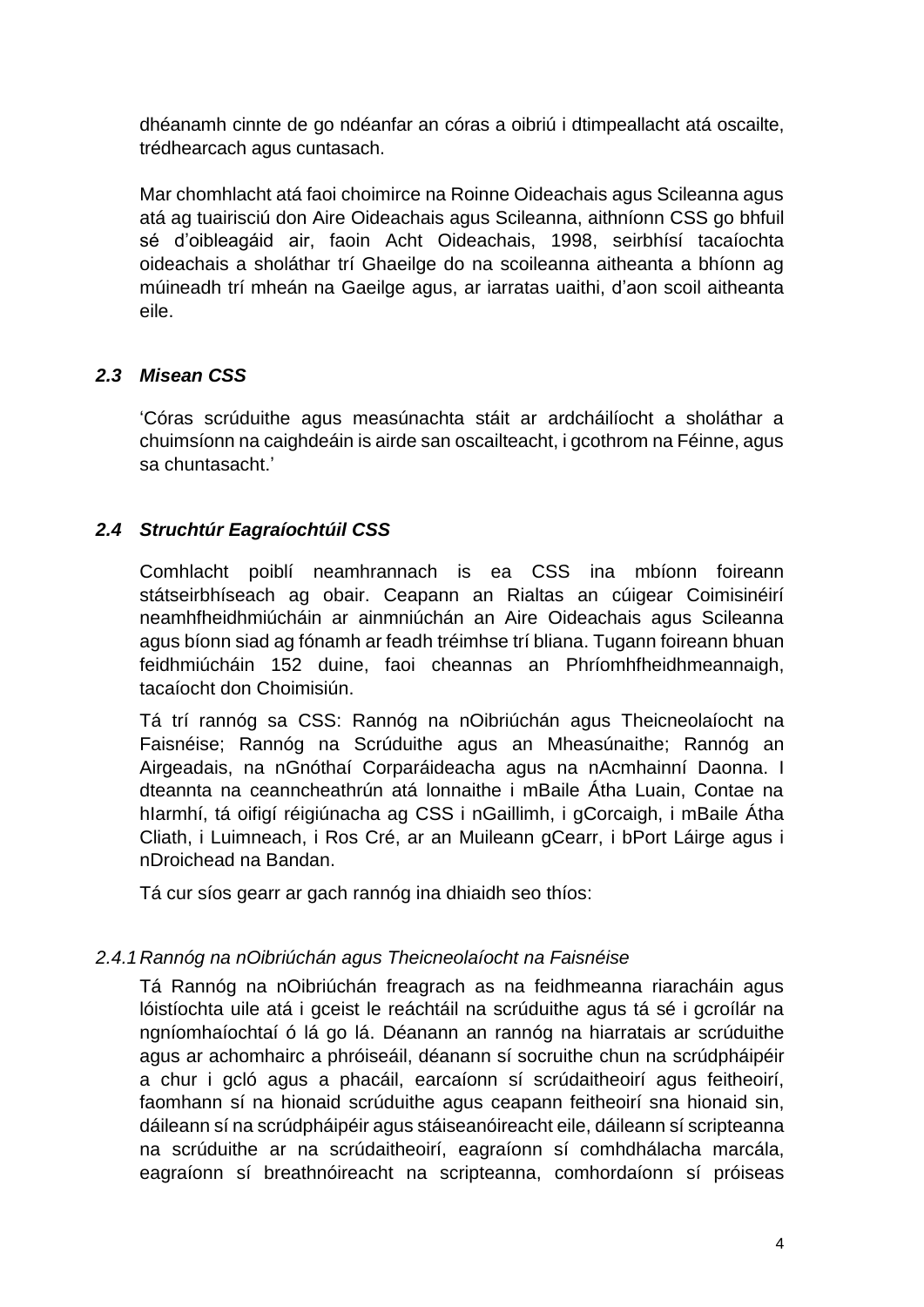na n-achomharc, eisíonn sí na torthaí sealadacha agus teastais na scrúduithe agus tá freagracht uirthi as soláthar earraí agus seirbhísí don eagraíocht.

I dteannta chóras lárnach na scrúduithe, táthar tar éis seirbhísí idirghníomhacha a fhorbairt a bhfuil teacht orthu tríd an ngréasán domhanda agus a chuireann ar chumas na n-iarrthóirí torthaí a gcuid scrúduithe a fháil, íoc as táillí na n-achomharc, agus a chuireann ar chumas iarrthóirí seachtracha iontráil a dhéanamh ar scrúduithe agus íocaíocht a dhéanamh ar líne. Tá seachadadh sheirbhís na scrúduithe stáit ag brath go mór ar sheirbhísí agus ar ardán na Teicneolaíochta Faisnéise agus Cumarsáide (TFC) a dearadh taobh istigh den CSS. Cinntíonn an saineolas atá ina Aonad TFC go bhfuil CSS i gcónaí ar thús cadhnaíochta i measc lucht riaracháin idirnáisiúnta na scrúduithe, tríd an gcothabháil leanúnach agus uasghrádú a dhéantar ar na córais reatha céim ar chéim leis na teicneolaíochtaí nua agus leis na cinn atá i mbéal a bhforbartha.

#### *2.4.2Rannóg na Scrúduithe agus an Mheasúnaithe*

Tá **Rannóg na Scrúduithe agus an Mheasúnaithe** freagrach as deacháilíocht agus as caighdeáin na scrúduithe uile de chuid CSS a chinntiú. Is éard atá i gceist leis sin ná na bearta go léir is gá a dhéanamh chun na caighdeáin is airde a choinneáil i ngach ábhar scrúdaithe gach bliain agus chun a dhéanamh cinnte de go ndéantar de réir na bprótacal agus na nósanna imeachta atá leagtha síos. Tá an rannóg freagrach freisin as a chinntiú go gcuirtear an reachtaíocht agus na treoirlínte ábhartha go léir i réimsí mar an comhionannas agus na riachtanais speisialta san áireamh go hiomlán le linn na scrúdpháipéar a ullmhú, le linn reáchtáil na scrúduithe, i rith phróiseas na marcála agus i rith phróiseas na n-achomharc ina dhiaidh sin.

#### *2.4.3Rannóg an Airgeadais, na nGnóthaí Corparáideacha agus na nAcmhainní Daonna*

Féachann **Rannóg an Airgeadais** chuige go ndéantar oibriúcháin uile CSS ar an mbealach is éifeachtaí agus is éifeachtúla ó thaobh costais de agus go mbaintear amach luach ar airgead. Tá Rannóg an Airgeadais freagrach freisin as na híocaíochtaí go léir a dhéanann CSS. Áirítear ar na híocaíochtaí sin na táillí a íoctar leis an bhfoireann ar conradh, na dréachtóirí, na cóiritheoirí, na feitheoirí agus na scrúdaitheoirí san áireamh. Bíonn Rannóg an Airgeadais ag plé le comhlíonadh na nithe go léir a bhaineann le hasbhaintí reachtúla, e.g. cánachas, agus féachann sí chuige go ndéantar idirbhearta airgeadais uile CSS de réir cheanglais na nósanna imeachta san earnáil phoiblí, faoi réir iniúchadh an Ard-Reachtaire Cuntas agus Ciste.

Tugann **Rannóg na nGnóthaí Corparáideacha** tacaíocht do riachtanais ghnó na heagraíochta trína chinntiú go gclóitear le gach tiomantas agus tionscnamh de chuid an Rialtais lárnaigh. Cuireann an rannóg roinnt seirbhísí eile ar fáil freisin ar a n-áirítear Oifig an Phreasa agus na Faisnéise; forbairt agus riar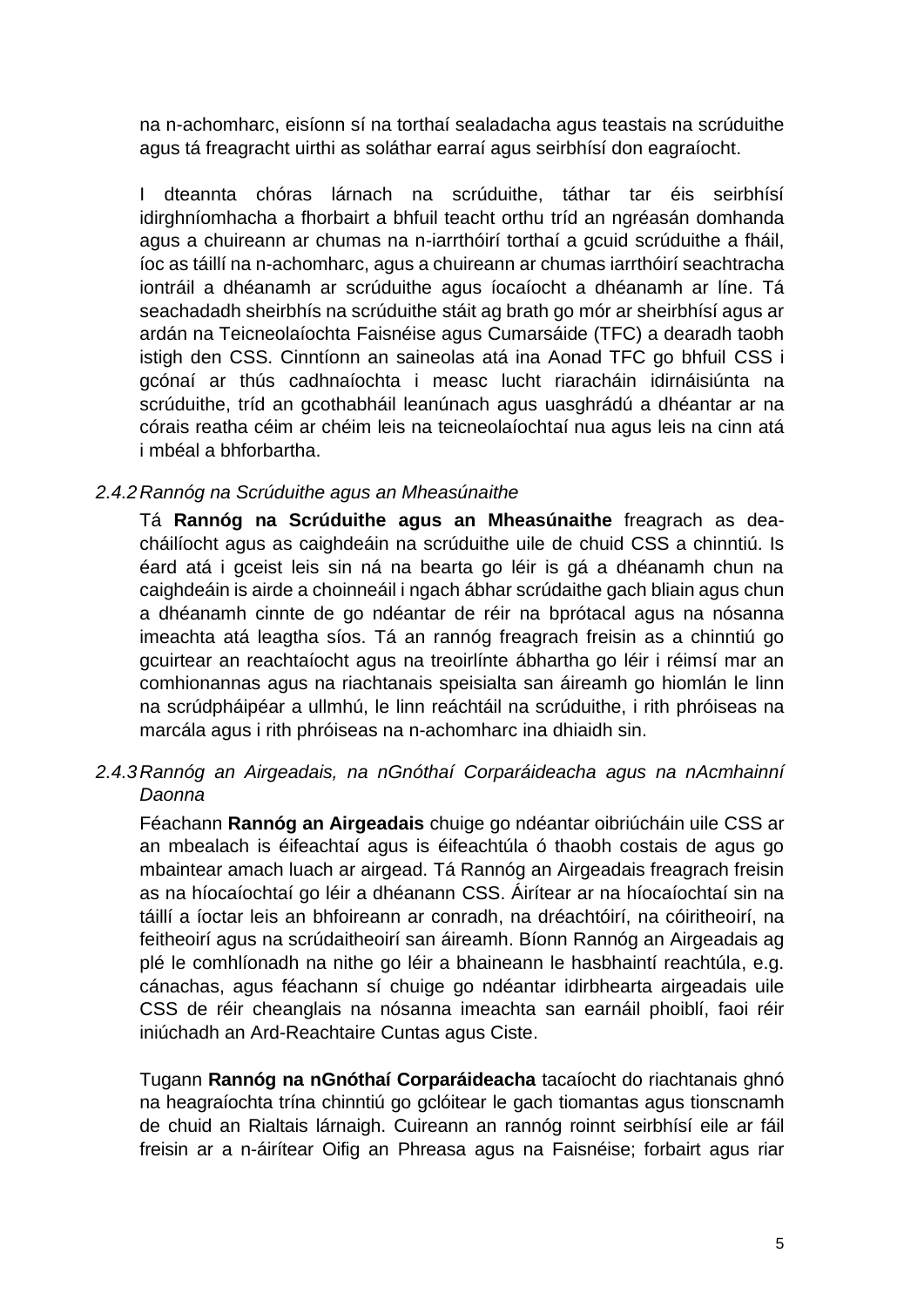shuíomh gréasáin CSS; cóiríocht agus seirbhísí; foilseacháin chorparáideacha a fhorbairt; agus cuireann sí seirbhísí rúnaíochta ar fáil do na Coimisinéirí freisin.

Tá **Rannóg na nAcmhainní Daonna** freagrach as freastal ar na riachtanais uile i réimse an phearsanra agus na n-acmhainní daonna, as cúrsaí earcaíochta agus arduithe céime a chomhordú, agus as oiliúint foirne a phleanáil agus a fhorbairt. Cinntíonn sí, freisin, go ndéanann an eagraíocht reachtaíocht agus treoirlínte comhionannais a chomhlíonadh agus a chur chun cinn, agus beartas Acmhainní Daonna an Rialtais lárnaigh a chur i bhfeidhm, tionscnaimh a thacaíonn le teaghlaigh san áireamh.

#### <span id="page-7-0"></span>*2.5 Custaiméirí agus Páirtithe Leasmhara*

Tá raon leathan custaiméirí agus páirtithe leasmhara ag CSS, ar a n-áirítear iad seo a leanas:

- larrthóirí, ar a n-áirítear iar-iarrthóirí agus a dteaghlaigh;
- Scoileanna, údaráis na scoileanna agus soláthróirí oideachais ar a náirítear príomhoidí, múinteoirí, etc.;
- Na comhpháirtithe Oideachais ar a n-áirítear ceardchumainn na múinteoirí, ionadaithe na dtuismitheoirí agus comhlachtaí lucht bainistíochta scoileanna;
- An tAire Oideachais agus Scileanna agus a Roinn;
- An Rialtas, na hIonadaithe Poiblí, Ranna Rialtais, Oifigí Rialtais agus Gníomhaireachtaí Rialtais eile;
- Comhlachtaí agus eagraíochtaí deonacha agus ionadaíocha; agus
- Daoine aonair den phobal.

Tugtar forléargas ardleibhéil sna haltanna 2.5.1 agus 2.5.2 thíos ar conas a théann CSS i dteagmháil lena chustaiméirí agus ar a thosaíochtaí ina chuid seirbhísí do chustaiméirí.

#### *2.5.1 Comhéadain na Seirbhíse do Chustaiméirí*

Formhór an ama, nuair a bhíonn plé díreach ag iarrthóirí, nó ag a dteaghlaigh, leis an gcóras oideachais is ag plé leis na scoileanna agus le soláthróirí eile oideachais a bhíonn siad seachas le CSS. Is iondúil gurb í an scoil a dhéanann na hiontrálacha a sholáthraíonn na litreacha, na foirmeacha iarratais, na leabhráin eolais agus an cháipéisíocht eile atá dírithe ar iarrthóirí. Ní bheidh teagmháil ag formhór na n-iarrthóirí le CSS go dtí tráth na scrúduithe nuair a bhuaileann siad le feitheoir na scrúduithe. Bíonn roinnt eisceachtaí ann, leithéidí iarrthóirí seachtracha a bhíonn i dteagmháil go díreach le CSS, roinnt iarrthóirí a dhéanann iarratas ar shocrú réasúnta agus iarrthóirí a chuireann achomhairc faoi bhráid an dá bhord neamhspleácha achomhairc atá ag feidhmiú. Dá bhrí sin, is iad soláthróirí na seirbhísí oideachais na custaiméirí is mó lena mbíonn CSS ag plé ó lá go lá, i.e. príomhoidí, múinteoirí, lucht bainistíochta na scoileanna agus an fhoireann in eagraíochtaí eile a sholáthraíonn scrúduithe.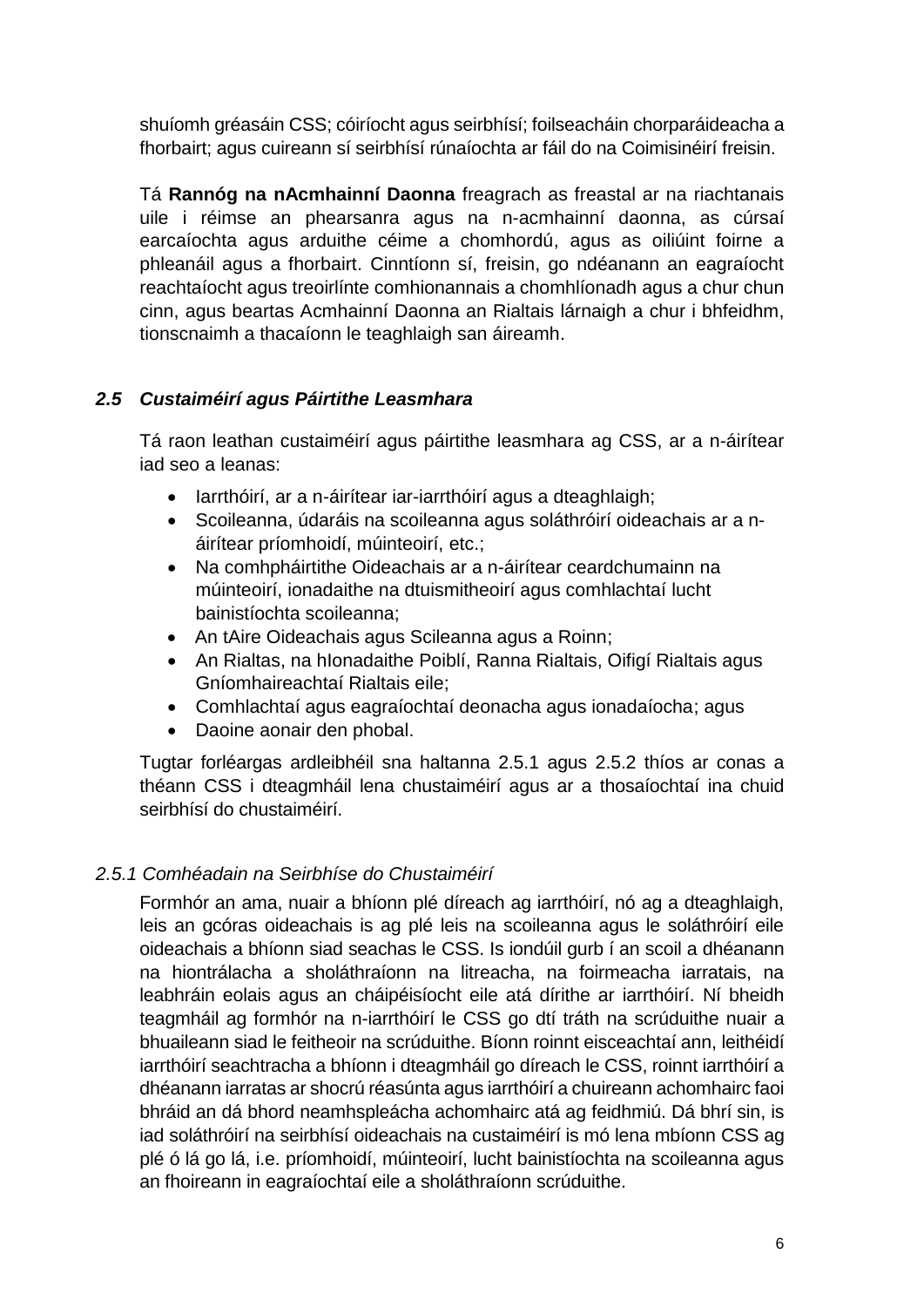Baintear leas as na bealaí seachadta seirbhísí agus faisnéise seo a leanas

- 1. An Post;
- 2. R-phost;
- 3. Teileafón;
- 4. Seirbhísí ar líne;
- 5. Eolas ar an suíomh gréasáin;
- 6. Ciorcláin;
- 7. Na scoileanna agus na soláthróirí oideachais (bíonn príomhoidí na scoileanna, rúnaithe na scoileanna, cúntóirí na scrúduithe agus na feitheoirí eagrúcháin uilig ina ngníomhairí don CSS);
- 8. Teagmháil duine le duine le linn na scrúduithe;
- 9. Cáipéisí a eascraíonn as oibleagáidí reachtúla nó eile (e.g. Ráitis Straitéise, Tuarascálacha Bliantúla, Cairt na gCustaiméirí, etc.);
- 10.Foilseacháin eile;
- 11.Preasráitis; agus
- 12.Freastal na foirne CSS ar chomhdhálacha, ar thaispeántais agus ar sheimineáir.

#### *2.5.2 Tosaíochtaí na Seirbhíse do Chustaiméirí*

Seirbhís phoiblí bhunúsach is ea oibriú na scrúduithe agus an chórais mheasúnachta agus ní féidir beag is fiú a dhéanamh den tábhacht a bhaineann leis na scrúduithe stáit i saol na n-iarrthóirí agus a dteaghlach. Bíonn páirtithe leasmhara agus custaiméirí CSS go léir ag súil le caighdeáin arda chomhleanúnacha i dtaca le riar agus reáchtáil na scrúduithe agus na measúnachta, agus i dtaca leis an gcaoi a ndéantar ár ngnó i gcoitinne. Ina theannta sin, tá CSS go gníomhach i mbun oibre chun a chinntiú go gcuirtear eolas faoina chuid polasaithe agus seirbhísí ar fáil go tráthúil agus i bhformáidí éagsúla.

Tá CSS meáite ar sheirbhís den scoth a bhaint amach don phobal tríd an tionscnamh Seirbhís Ardchaighdeáin do Chustaiméirí (SAC) a chur i bhfeidhm. Rinneadh SAC de chuid CSS a fhorbairt i gcomhchomhairle le custaiméirí agus i gcomhpháirtíocht leis an bhfoireann.

Mar chuid dhílis den chóras náisiúnta oideachais, aithníonn CSS go mbíonn príomh-úsáideoirí a chuid seirbhísí ag súil le bheith in ann seirbhís trí Ghaeilge a fháil. Tá roinnt scoileanna lán-Ghaeilge ann, roinnt aonad lán-Ghaeilge atá i gceangal le scoileanna Béarla agus scoileanna sa Ghaeltacht, agus déantar freastal ar a gcuid riachtanas siúd trí tháscaire Gaeilge ar ár mbunachar sonraí.

Táimid meáite ar fheabhas a chur ar na seirbhísí a chuirtear ar fáil i nGaeilge agus ar chultúr dearfach a fhorbairt a spreagann úsáid na Gaeilge taobh istigh de CSS agus lenár gcustaiméirí chomh maith. Gealltar i gCairt na gCustaiméirí go mbeidh custaiméirí ar mian leo a ngnó a dhéanamh trí Ghaeilge in ann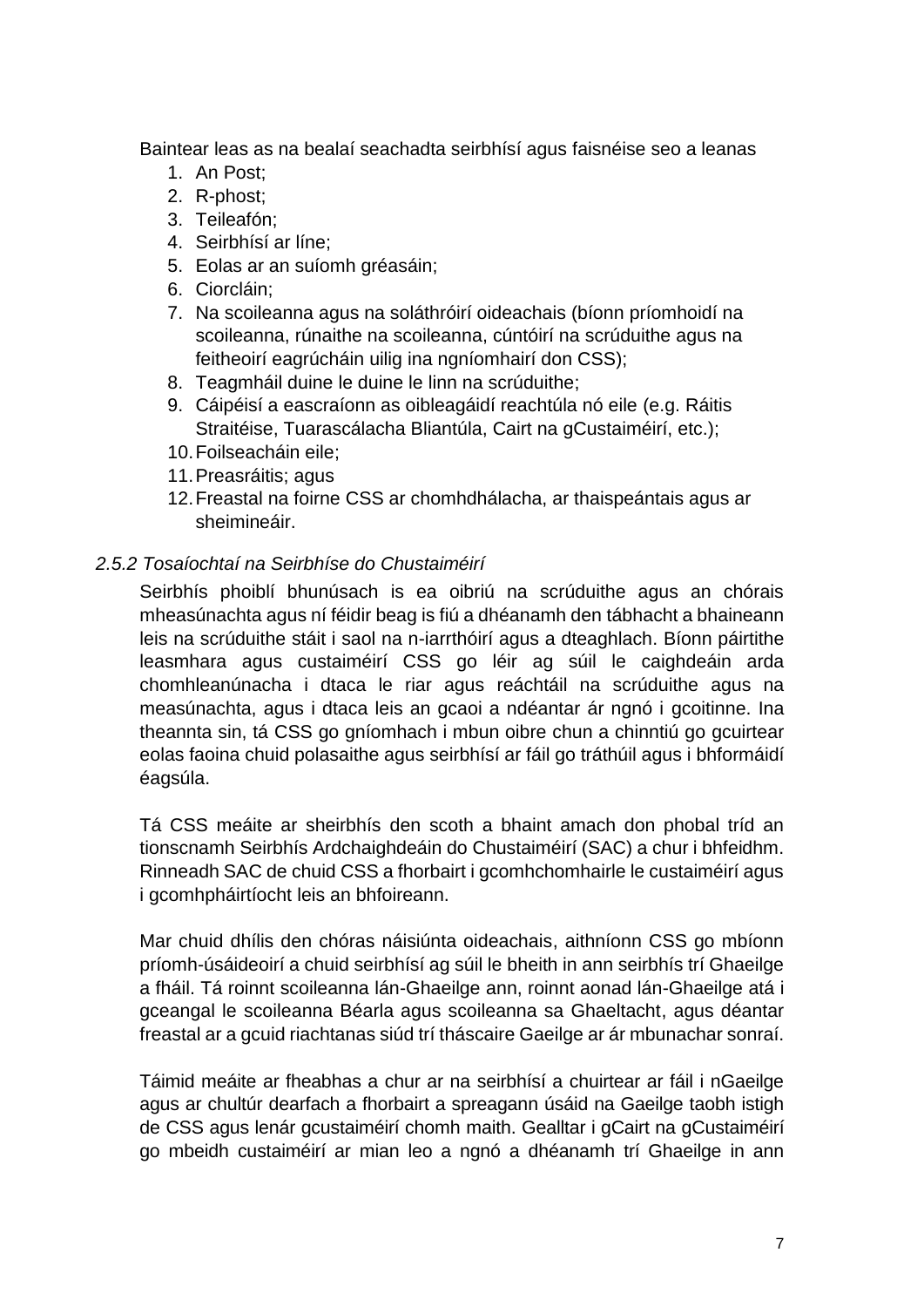déanamh amhlaidh. Anuas air sin, tugann CSS freagra ar chomhfhreagras a fhaightear sa teanga a úsáidtear sa chomhfhreagras (Gaeilge nó Béarla).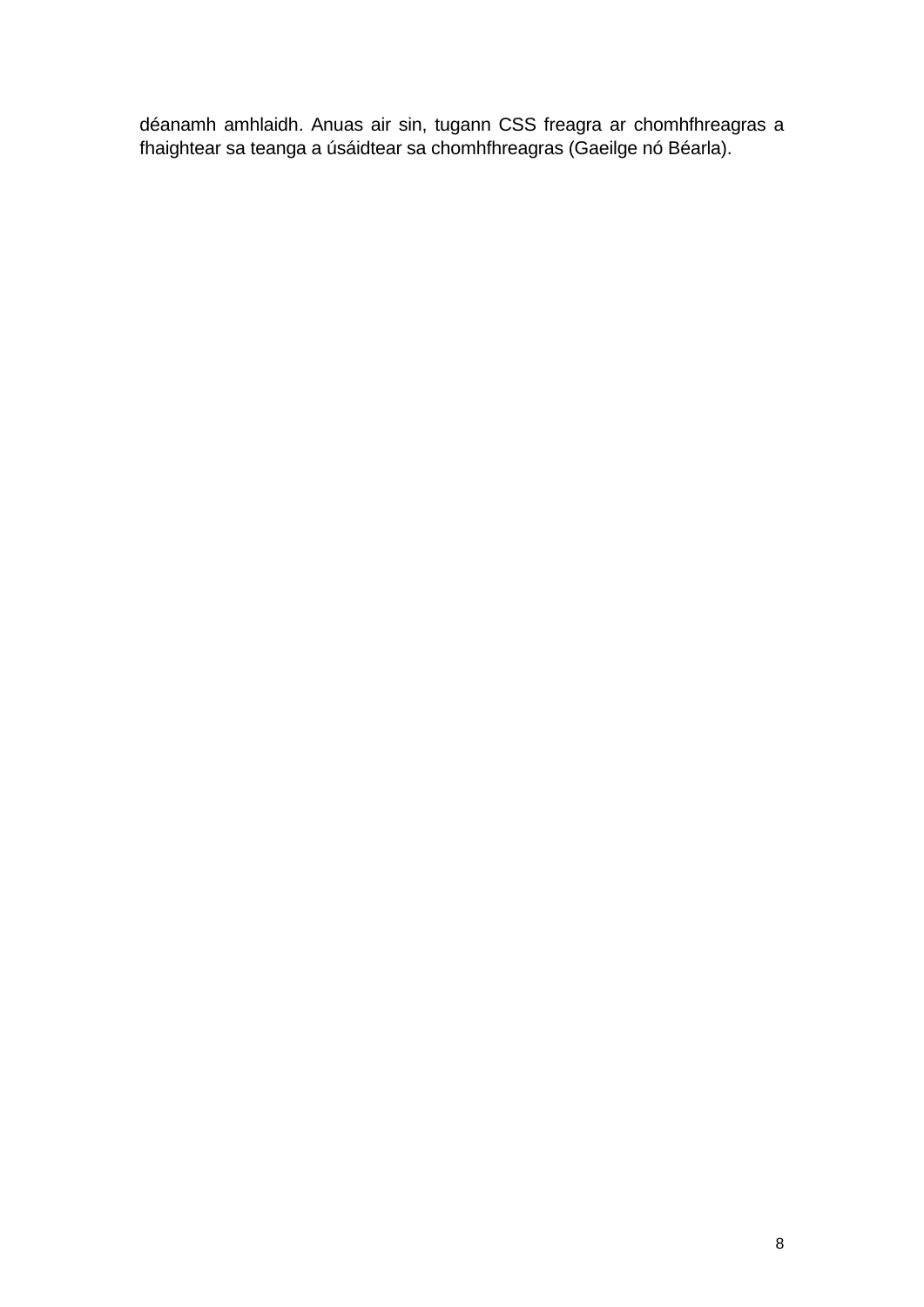# <span id="page-10-0"></span>**Caibidil 3 – Measúnú ar a mhéid atá seirbhísí ar fáil trí Ghaeilge cheana féin**

Leagtar amach sa Chaibidil seo an scéal 'mar atá' taobh istigh de CSS i dtaca leis na nithe seo a leanas:

- Cumas CSS seirbhísí a sholáthar trí Ghaeilge;
- an soláthar seirbhísí as Gaeilge trí cháipéisí scríofa, ar líne agus ó bhéal; agus
- cumas gach rannóige in CSS seirbhís dhátheangach a chur ar fáil.

#### <span id="page-10-1"></span>*3.1 Cumas CSS seirbhísí a sholáthar trí Ghaeilge*

Thug CSS na gealltanais seo a leanas ina Chairt Chustaiméirí i dtaca le seirbhísí a sholáthar trí Ghaeilge:

- bearta a oibriú chun go gcomhlíonfar ár ndualgas faoi Acht na dTeangacha Oifigiúla, 2003;
- leanúint de bheith ag cur rogha ar fáil d'iarrthóirí i dtaobh a gcuid scrúduithe a dhéanamh trí Ghaeilge nó trí Bhéarla;
- cáipéisí tábhachtacha a fhoilsiú i nGaeilge agus i mBéarla, an Tuarascáil Bhliantúil san áireamh.

Cé nach bhfuil aon rannóg in CSS a bhíonn ag obair trí mheán na Gaeilge amháin, tá CSS meáite ar a chinntiú go mbeidh an cháipéisíocht a eisítear i nGaeilge ar an gcaighdeán is airde is féidir. Ó buanaíodh é, d'fhéach CSS i gcónaí le roinnt feabhsúchán suntasach a chur ar a sheirbhís aistriúcháin agus eagarthóireachta. Áirítear ar na céimeanna sin Bainisteoir Scrúduithe agus Measúnaithe a earcú, a bhfuil cúram sonrach air maidir le bainistiú agus forbairt na seirbhíse sin agus maidir le comhairle a thabhairt i dtaca leis an bhforbairt bhreise a d'fhéadfaí a dhéanamh ar chumas CSS seirbhísí trí mheán na Gaeilge a sheachadadh.

Tugann an eagraíocht tacaíocht, ar bhonn leanúnach, do bhaill foirne ar mian leo a scileanna Gaeilge a fhorbairt, mar chuid de pholasaí níos leithne a fhéachann le forbairt a dhéanamh ar chumas inmheánach CSS freastal ar na custaiméirí sin arbh fhearr leo a ngnó a dhéanamh trí Ghaeilge. Áirítear ar na bearta tacaíochta sin a chumasú d'oifigigh freastal ar ranganna Gaeilge, ar chúrsaí tumfhoghlama sa Ghaeltacht ar feadh seachtaine agus ranganna san oifig féin a chur ar fáil.

#### <span id="page-10-2"></span>*3.2 Cáipéisí, Ar Líne agus Cumarsáid ó Bhéal*

#### *3.2.1 Cáipéisí*

Cuirtear na cáipéisí seo a leanas ar fáil i nGaeilge agus i mBéarla araon:

Ráitis Straitéise;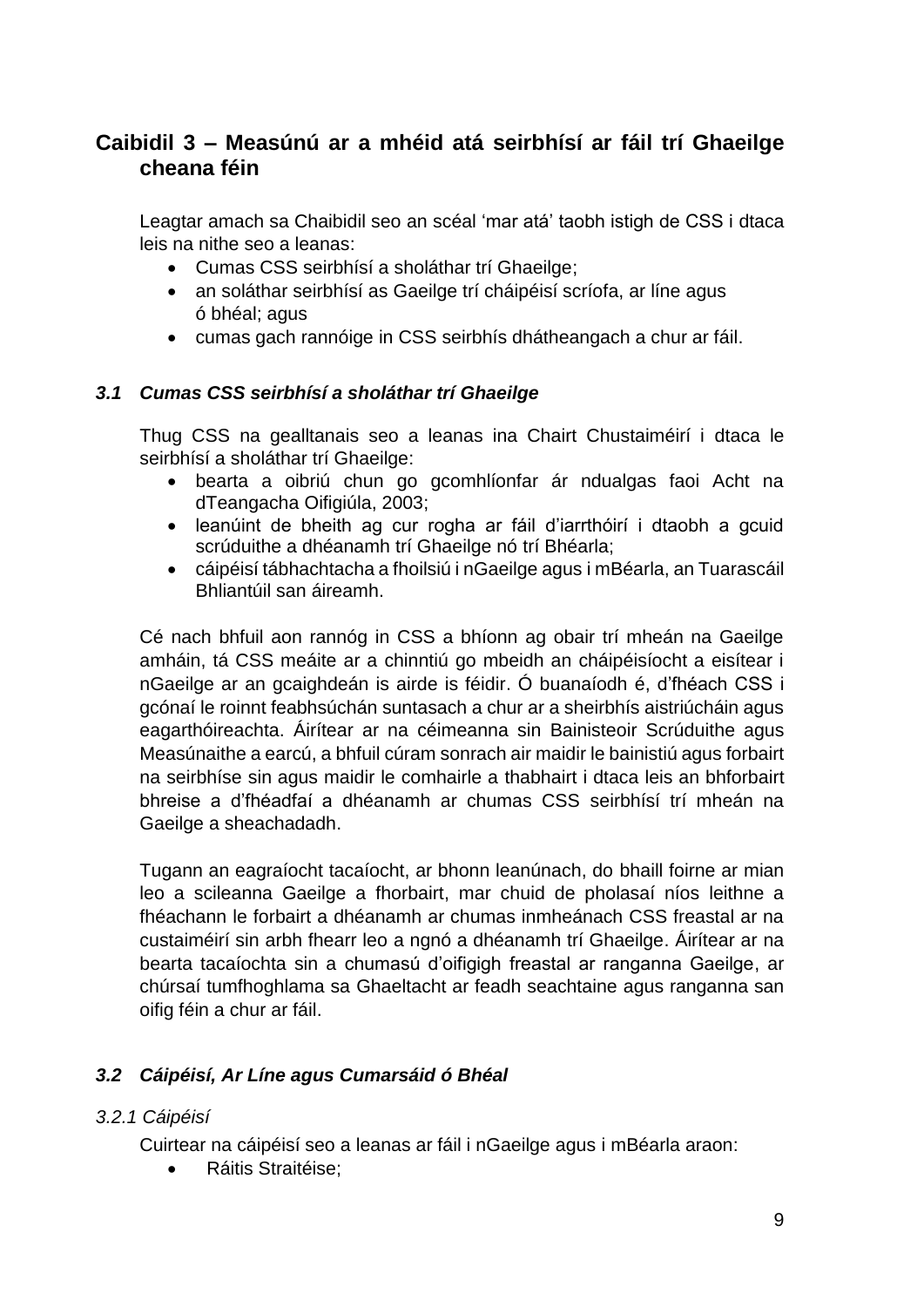- Tuarascálacha Bliantúla;
- Cairt na gCustaiméirí;
- Plean Gníomhaíochta do Chustaiméirí;
- Cáipéisí tábhachtacha polasaí, e.g. Ullmhúchán Míreanna Tástála Prionsabail agus Prótacail;
- Ciorcláin agus foirmeacha gaolmhara;
- Lámhleabhar do Dhréachtóirí, do Chóiritheoirí agus do Leas-Chóiritheoirí;
- Treoracha Ginearálta agus Treoracha ó Lá go Lá do na Feitheoirí;
- Treoracha éagsúla do na scrúdaitheoirí, leabhráin agus bileoga san áireamh;
- Leabhrán Eolais d'Iarrthóirí;
- Cáipéisí comhchomhairliúcháin polasaí, e.g. suirbhéanna, iarrataí ar aighneachtaí, etc.
- Fógraí sna nuachtáin;
- Scéimeanna Marcála d'ábhair scrúdaithe na hArdteistiméireachta*\**
- Scéimeanna Marcála do na hábhair scrúdaithe seo a leanas sa Teastas Sóisearach ag an ardleibhéal amháin\*; Stair, Tíreolaíocht, an Fhraincis, Staidéar Gnó, Eolaíocht, an Mhatamaitic agus, ag an nGnáthleibhéal, an Mhatamaitic. Foilsítear an scéim marcála freisin don OSSP ag an leibhéal comónta.

Scríobhtar na cáipéisí seo a leanas i mBéarla amháin

- Nuachtlitir foirne CSS;
- Cáipéisí inmheánacha polasaí;
- Preasráitis<sup>2</sup>;
- Scéimeanna marcála don Teastas Sóisearach (seachas an Ghaeilge agus na cinn a liostaítear thuas); Tuarascálacha na bPríomhscrúdaitheoirí (seachas an Ghaeilge)

Scríobhtar na cáipéisí seo a leanas i nGaeilge amháin

- Scéimeanna marcála don Ghaeilge sa Teastas Sóisearach agus san Ardteistiméireacht; agus
- Tuarascálacha na bPríomhscrúdaitheoirí d'ábhair Ghaeilge sna scrúduithe uile;

### *3.2.2 Scrúdpháipéir*

1

Le linn na scrúduithe teastais bíonn sé de rogha ag na hiarrthóirí go léir a gcuid freagraí a thabhairt i nGaeilge nó i mBéarla seachas i gcás na n-ábhar Gaeilge agus Béarla agus ceisteanna in ábhair teanga eile nuair a shonraítear nach foláir an sprioctheanga a úsáid. Chuige sin bíonn fáil ar na scrúdpháipéir uile,

<sup>2</sup> Cé go ndéileáiltear le hiarrataí ar eolas i nGaeilge nó Béarla de réir mar a chinneann an tiarratasóir, is i mBéarla amháin a eisítear preasráitis. Is iondúil nach gcuirtear bailchríoch ar théacs deiridh na heisiúna nó an ráitis go dtí go gairid sula n-eisítear í/é. Is minic a bhíonn ar CSS ráitis a eisiúint go mear mar fhreagra ar imeachtaí gan choinne. Níl sé d'acmhainn ag an bPreas-Oifig freagra a thabhairt ar iarrataí i nGaeilge agus lorgaítear cúnamh ó réimsí eile de CSS nó lorgaítear é go seachtrach nuair is gá.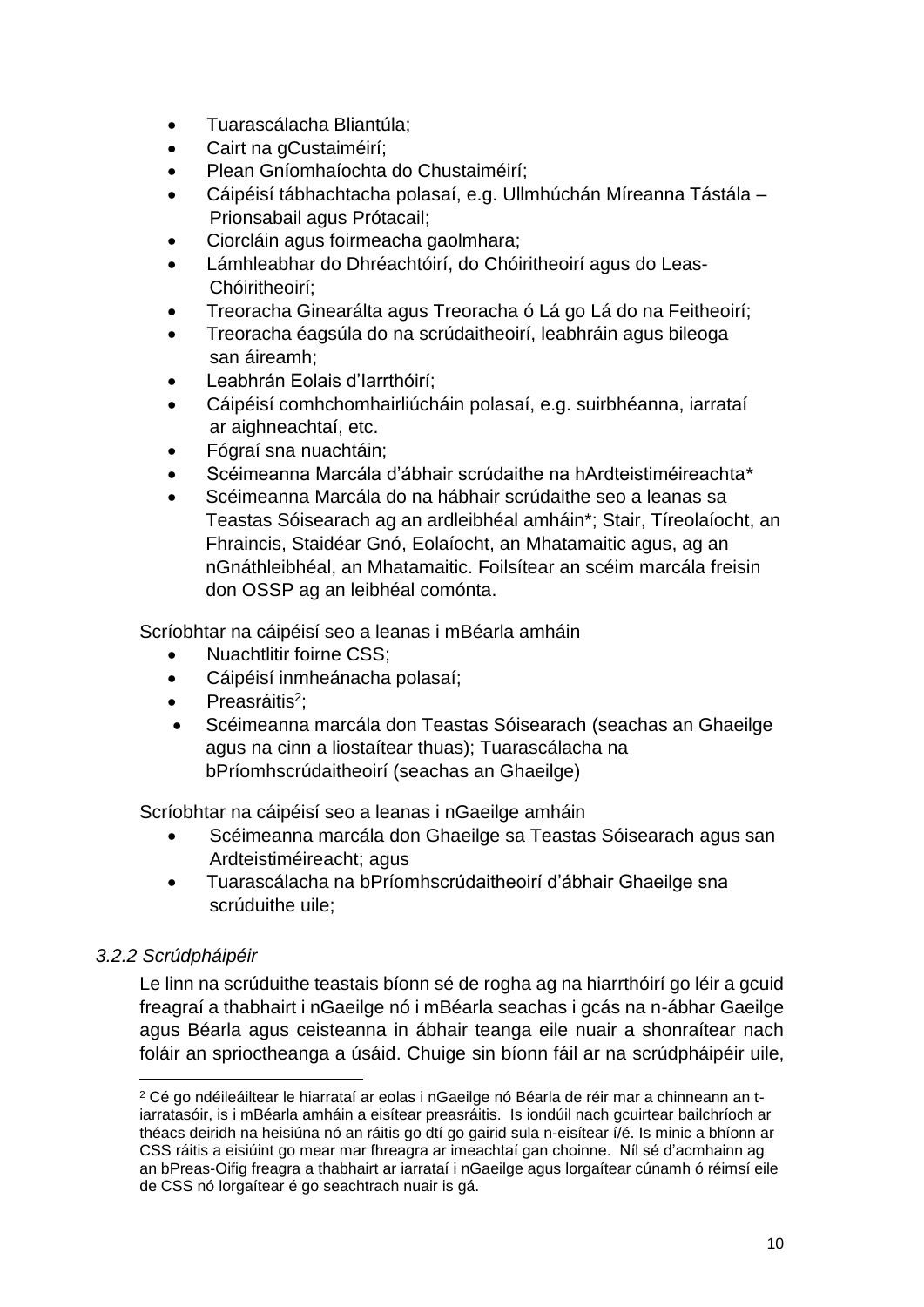seachas de réir mar a shonraítear, i nGaeilge agus i mBéarla. Soláthraítear leaganacha Gaeilge nó Béarla d'iarrthóirí de réir mar a cuireadh in iúl sna foirmeacha iontrála. Tá sé de cheart ag iarrthóirí a thograíonn a gcuid freagraí a thabhairt i nGaeilge go dtabharfaí dóibh an leagan Béarla den scrúdpháipéar freisin.

#### *3.2.3 Ar Líne*

Tá suíomh gréasáin CSS le fáil ag an seoladh [www.examinations.ie.](http://www.examinations.ie/) Tá leagan Gaeilge agus leagan Béarla den suíomh ann. Is é an leagan Béarla an príomhleagan. Tá iarrachtaí déanta chun a oiread eolais agus is féidir a chur ar fáil ar an suíomh gréasáin i nGaeilge agus i mBéarla araon. Áirítear air sin an teolas statach a chuirtear i láthair i gcorp láir an tsuímh ghréasáin móide cáipéisí agus ciorcláin is féidir a íoslódáil. Mar sin féin, is ar an leagan Béarla den suíomh gréasáin a díríodh go nuige seo agus níl fáil i nGaeilge ar chuid den ábhar a chuirtear i láthair i mBéarla, cibé acu an t-eolas statach nó na cáipéisí is féidir a íoslódáil. Os a choinne sin, tá corradh le leath an ábhair ar an suíomh ar fáil i mBéarla agus i nGaeilge.

Ar na seirbhísí ar líne atá ar fáil faoi láthair ar an suíomh gréasáin tá teacht ar thorthaí scrúduithe na bliana reatha; saoráid íocaíochta achomhairc ar líne, saoráid iontrála ar líne d'iarrthóirí seachtracha agus ráitis torthaí ar líne. Déantar an t-eolas faoi na seirbhísí ar líne a chur i láthair go dátheangach de ghnáth ar na leaganacha Béarla agus Gaeilge den suíomh gréasáin.

#### *3.2.4 Pearsanra ar Conradh a Earcú*

Bíonn fáil i nGaeilge agus i mBéarla ar na foirmeacha earcaíochta agus ar an gcáipéisíocht ghaolmhar go léir do na poist mar scrúdaitheoir sna scrúduithe scríofa, sna béaltrialacha agus sna trialacha praiticiúla san Ardteistiméireacht agus sa Teastas Sóisearach. Bíonn fáil i nGaeilge agus i mBéarla ar na foirmeacha earcaíochta do phost mar fheitheoir ag na scrúduithe go léir.

#### *3.2.5 Pearsanra ar Conradh a Shannadh*

Tráth iarratas a dhéanamh, ní foláir do na feitheoirí ionchasacha a chur in iúl cé acu atá siad in ann agus toilteanach a chuid dualgas feitheoireachta a dhéanamh trí Ghaeilge nó nach bhfuil. Déantar ceapacháin do scoileanna sna ceantair Ghaeltachta, do scoileanna a bhíonn ag múineadh trí Ghaeilge agus do scoileanna a bhfuil ionaid scrúduithe lán-Ghaeilge bunaithe iontu as measc na bhfeitheoirí sin atá tar éis a chur in iúl go bhfuil an inniúlacht riachtanach sa teanga acu.

Déantar scrúdaitheoirí a earcú de réir a saineolais in ábhair ar leith. Iarrtar ar na feitheoirí i ngach ábhar scrúdaithe ag céim an iarratais a chur in iúl cé acu atá siad inniúil ar scrúduithe a mharcáil trí Ghaeilge agus toilteanach é a dhéanamh nó nach bhfuil. Déantar scrúdaitheoirí a shannadh chun marcáil a dhéanamh ar scrúduithe iarrthóirí a roghnaigh a gcuid scrúduithe a líonadh trí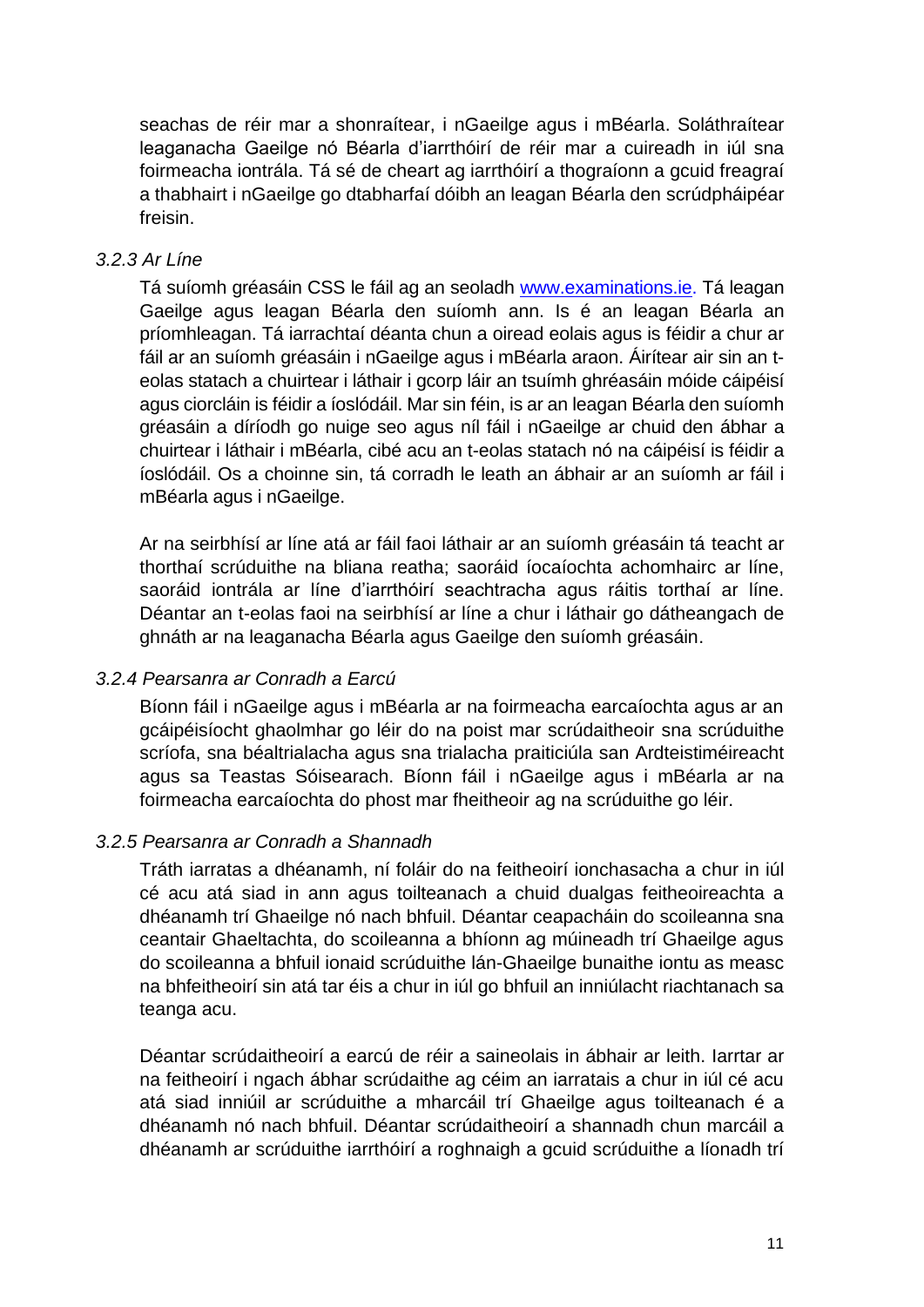Ghaeilge as measc na bhfeitheoirí sin is dóigh le CSS go bhfuil an leibhéal inniúlachta is gá sa teanga acu.

#### *3.2.6 An Lasc-Chlár/Fáiltiú*

Níl fáilteoir ná oibreoir lasc-chláir lánaimseartha ag CSS. Le linn na tréimhse Aibreán go Deireadh Fómhair gach bliain, roghnaítear ball foirne as uainchlár na nOifigeach Cléireachais buan chun na dualgais sin a chomhlíonadh. An chuid eile den bhliain, sanntar Oifigeach Cléireachais Sealadach don phost. Go dtí seo, ní raibh inniúlacht ar an nGaeilge i measc na gcritéar roghnóireachta don phost. Rinne CSS Oifigigh Shealadacha Chléireachais a earcú i Márta 2016. Mairfidh an painéal a bunaíodh de thoradh an chomórtais ar feadh dhá bhliain.

#### <span id="page-13-0"></span>*3.3 Cumas Rannóga ar leith Seirbhís Labhartha Dhátheangach a Chur ar fáil*

Cé go soláthraíonn CSS leibhéal réasúnta ard de mhíreanna cumarsáide scríofa i nGaeilge agus i mBéarla, táthar den bharúil gur mó go mór fada an deacracht a bhaineann le scileanna Gaeilge a fhorbairt i measc na foirne chun seirbhís laethúil idirphearsanta a éascú*.*

Fad is go ndéanann rannóga uile CSS cuid éigin dá gcuid oibre trí mheán na Gaeilge, is éard a bhíonn i gceist leis seo den chuid is mó ná foirmeacha, cáipéisí nó eolas scríofa eile a chur ar fáil i nGaeilge. I gcuid mhór de rannóga CSS ní hann don chumas freagra i nGaeilge a thabhairt ar an toirt i nGaeilge, mar a shonraítear thíos. Fuarthas an t-eolas i dtaca leis an gcumas chun seirbhís a sholáthar i nGaeilge de thoradh suirbhé foirne a rinneadh in 2014 nuair a iarradh ar an bhfoireann féinmheasúnú a dhéanamh ar a leibhéal inniúlachta. Tá sé soiléir ó na freagraí ar an suirbhé a fuarthas gurb amhlaidh atá leibhéal teoranta inniúlachta ann faoi láthair, lasmuigh de Rannóg na Scrúduithe agus an Mheasúnaithe, chun déileáil le ceisteanna riaracháin agus teicniúla trí mheán na Gaeilge.

Soláthraítear seirbhís trí mheán na Gaeilge trí na fiosruithe i nGaeilge a chur ar aghaidh chuig baill foirne a bhfuil leibhéal maith inniúlachta sa Ghaeilge acu agus a bhíonn in ann fónamh mar bhealach cumarsáide idir an Rannóg agus an duine den phobal. Ní i gcónaí a bhíonn na baill foirne a bhfuil an inniúlacht is gá acu le fáil sa rannóg féin.

Leagtar amach san alt seo na gníomhaíochtaí a dhéantar sna réimsí feidhmiúcháin agus an cumas atá iontu seirbhísí labhartha Gaeilge agus Béarla a sholáthar. Baineann an táscaire 'Gaeilge agus Béarla' leis an gcumas atá sa rannóg agus ní bhaineann sé leis na baill foirne uile atá sa rannóg.

Maidir leis na heasnaimh a léirítear ó thaobh teanga de, tabharfar aghaidh orthu i gcomhthéacs na hoiliúna agus na forbartha foirne ar a ndéantar cur síos i gCaibidil 4.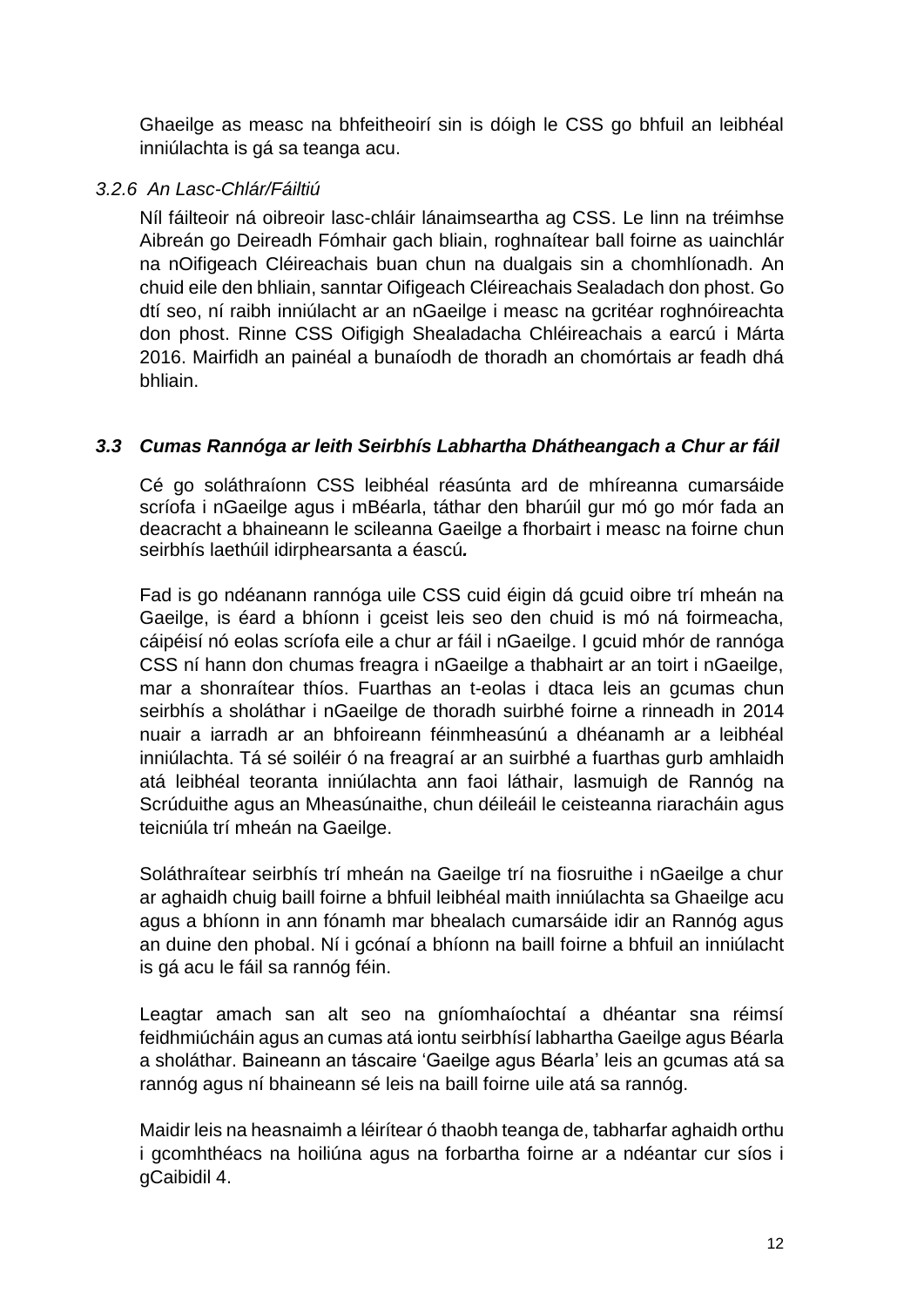*Rannóg na Scrúduithe agus an Mheasúnaithe. Gaeilge agus Béarla*

- Cinntíonn dea-cháilíocht agus caighdeáin na scrúduithe uile;
- déanann na scrúdpháipéir agus ionstraimí tástála eile a shocrú;
- eagraíonn aistriú na scrúdpháipéar agus ionstraimí eile;
- forbraíonn scéimeanna marcála;
- déanann monatóireacht ar reáchtáil na scrúduithe agus ar bhreathnóireacht na scripteanna;
- déanann maoirseacht ar phróiseas na marcála agus ar phróiseas na n-achomharc;
- eagraíonn oiliúint do bhaill foirne ar conradh.

#### *Rannóg na bhFeitheoirí. Gaeilge agus Béarla*

- earcaíonn feitheoirí agus déanann iad a shannadh do na scrúduithe teastais; agus
- eagraíonn breathnóireacht scripteanna scrúduithe na hArdteistiméireachta sna hionaid scrúduithe tar éis eisiúint na dtorthaí i mí Lúnasa.

#### *Rannóg na nIonad Scrúduithe. Gaeilge agus Béarla*

- eagraíonn na hionaid scrúduithe agus déanann cinnte de go sanntar gach iarrthóir d'ionad scrúduithe cuí;
- eagraíonn ionaid oiriúnacha chun na boscaí scrúdpháipéar a dháileadh ar na feitheoirí; agus
- déanann cinnte de go n-eagraítear ionaid chun na boscaí scrúdpháipéar a choimeád slán sábháilte le linn thréimhse na scrúduithe.

#### *Rannóg na mBéaltrialacha. Gaeilge agus Béarla*

- déanann riar ar na béaltrialacha a ndéanann CSS iad a mheasúnú, i nGaeilge agus sna nuatheangacha don Ardteistiméireacht, agus ar na béaltrialacha roghnacha (a ndéanann múinteoirí iad a mharcáil) i nGaeilge agus sna nuatheangacha don Teastas Sóisearach; agus
- earcaíonn scrúdaitheoirí agus déanann iad a shannadh do na béaltrialacha.

#### *Rannóg na nIontrálacha. Béarla amháin*

- déanann bainistiú ar ghlacadh agus ar bhailíochtú na n-iontrálacha ar na scrúduithe teastais;
- eagraíonn soláthar na n-ábhar scrúdaithe d'fheitheoirí na scrúduithe;
- déanann bainistiú ar thiomsú, ar bhailiú agus ar dháileadh scripteanna na scrúduithe ar na scrúdaitheoirí lena marcáil;
- déanann bainistiú ar na scripteanna a sheoladh ar ais chun go mbreathnóidh iarrthóirí orthu; agus
- déanann riar ar phróiseas na n-achomharc.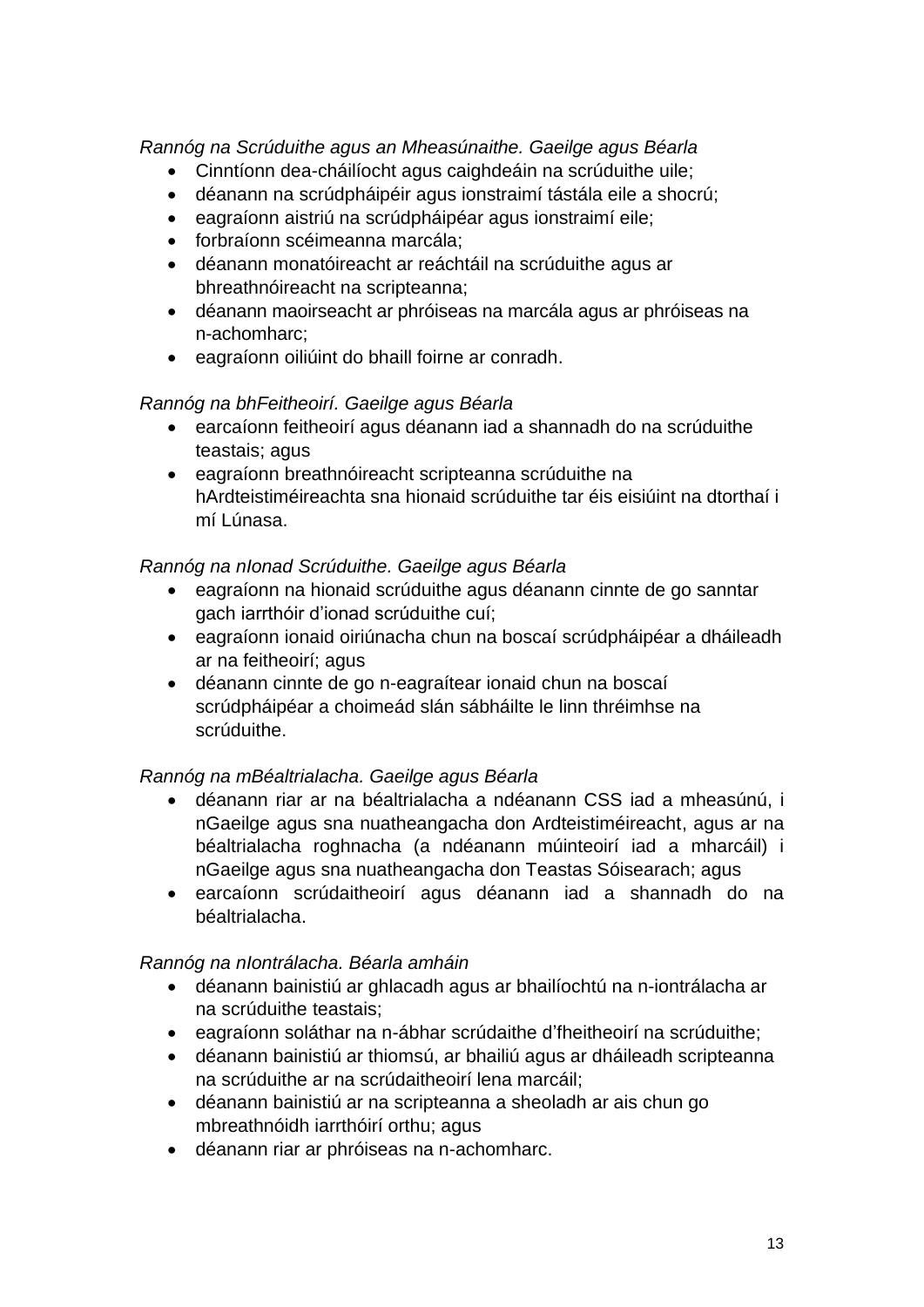#### *Rannóg na Ráiteas. Béarla amháin*

 soláthraíonn ráitis deimhnithe thorthaí na scrúduithe uile do na scrúduithe dara leibhéal go léir ó 1879 i leith.

Iar-iarrthóirí go príomha a bhaineann úsáid as seirbhísí na rannóige nuair a theastaíonn a gcuid torthaí uathu chun go mbeidh teacht acu ar oideachas tríú leibhéal nó ar fhostaíocht.

#### *Rannóg na dTrialacha Praiticiúla. Béarla amháin*

- déanann riar ar na trialacha praiticiúla go léir, na ábhair seo a leanas san áireamh: Ceol, Innealtóireacht, Staidéar Foirgníochta, Eacnamaíocht Bhaile, Eacnamaíocht Talmhaíochta, Eolaíocht Talmhaíochta, Miotalóireacht, Ealaín agus Gairmchlár na hArdteistiméireachta (GCAT); agus
- earcaíonn scrúdaitheoirí agus déanann iad a shannadh do na trialacha praiticiúla.

#### *Rannóg na Scrúdaitheoirí. Béarla amháin*

- earcaíonn scrúdaitheoirí agus déanann iad a shannadh chun na scrúduithe scríofa a mharcáil;
- eagraíonn comhdhálacha marcála, comhdhálacha a reáchtáiltear sula dtosaítear ar phróiseas na marcála gach samhradh; agus
- déanann riar ar scrúduithe áirithe teicniúla agus gairmiúla.

#### *Rannóg na hArdteistiméireachta Feidhmí (ATF). Béarla amháin*

 déanann riar ar ghnéithe uile na scrúduithe i gclár na hArdteistiméireachta Feidhmí.

#### *Rannóg na Socruithe Réasúnta. Gaeilge agus Béarla.*

- déanann riar ar scéim na socruithe réasúnta a sholáthraítear d'iarrthóirí le linn na scrúduithe teastais; agus
- tugann tacaíocht do phróiseas neamhspleách achomhairc na socruithe réasúnta.

Le scéim na socruithe réasúnta, soláthraíonn CSS raon beart atá deartha chun a éascú d'iarrthóirí a bhfuil riachtanais speisialta acu tabhairt faoi na scrúduithe teastais. Trí bhíthin na mbeart seo, féachtar le laghdú a dhéanamh, a oiread agus is féidir, ar an tionchar a d'fhéadfadh a bheith ag deacracht fhisiciúil nó foghlama ar chumas iarrthóra a leibhéal gnóthachtála a léiriú. Ina theannta sin, soláthraítear leis an scéim bearta áirithe chun caoi a thabhairt d'iarrthóirí a scrúduithe a dhéanamh i gcás go mbíonn timpiste acu, go mbuailtear breoite iad nó go n-imríonn imeachtaí trámacha orthu tráth na scrúduithe.

#### *Aonad na gCeistpháipéar (ní bhíonn sé ag plé leis an bpobal)*

 déanann scrúdpháipéir a ullmhú agus a chur i gcló, chomh maith le hionstraimí tástála eile, ciorcláin agus bileoga ginearálta eolais.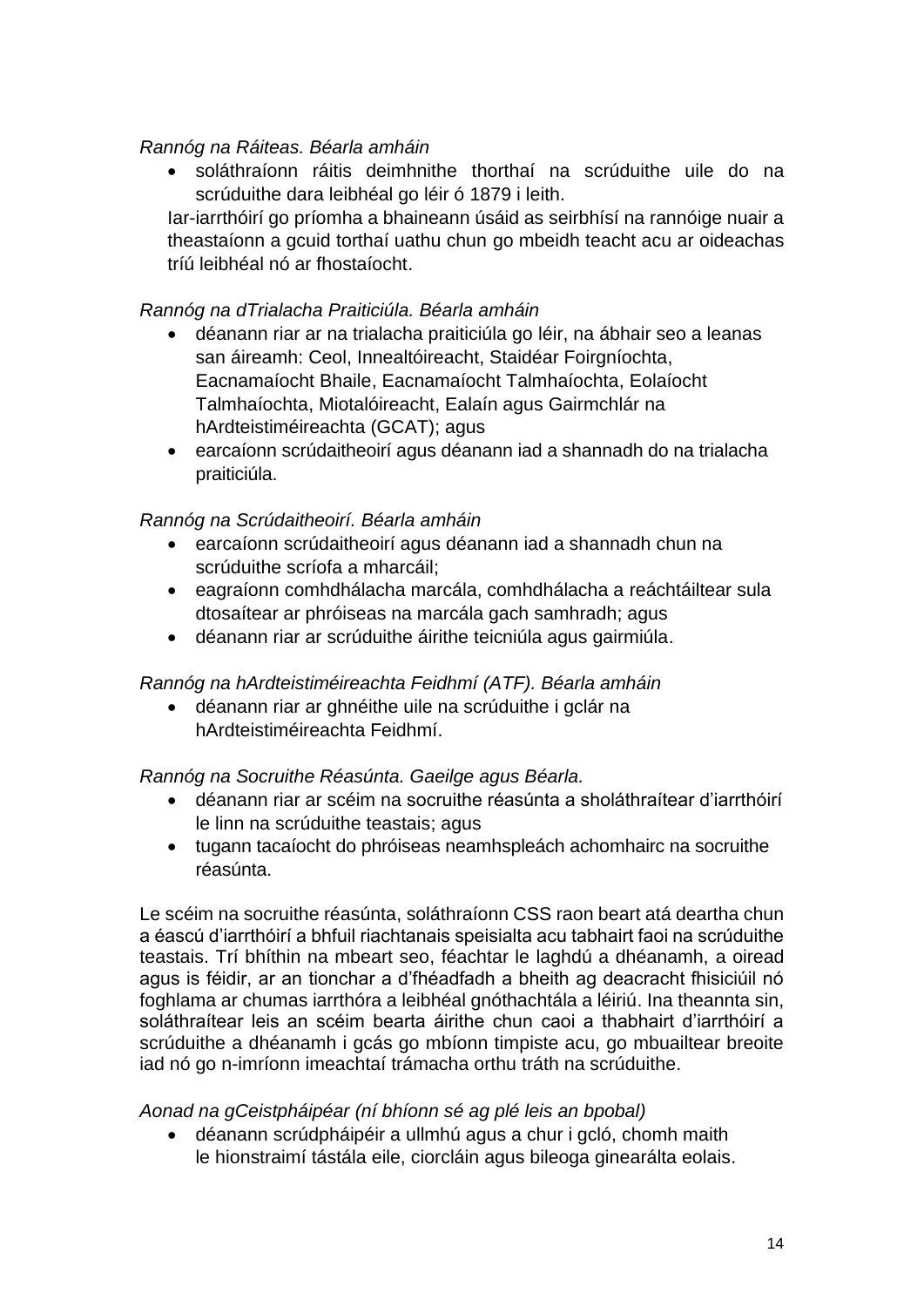#### *Rannóg an Airgeadais. Béarla amháin*

Tá Rannóg an Airgeadais freagrach as bainistiú airgeadais na heagraíochta ó lá go lá, ar a n-áirítear na nithe seo a leanas:

- éilimh agus íocaíochtaí do na baill foirne ar conradh go léir, scrúdaitheoirí; feitheoirí agus dréachtóirí/cóiritheoirí san áireamh;
- táillí na scrúduithe agus na n-achomharc a bhailiú;
- íocaíochtaí le soláthróirí; agus
- bainistiú ginearálta airgeadais.

*Gnóthaí Corparáideacha /Oifig an Phreasa agus na Faisnéise. Béarla amháin* Bainistiú ó lá go lá ar na nithe seo a leanas:

- pleanáil straitéise agus gnó, bainistiú priacail agus rialachas corparáideach;
- clár na Seirbhíse Ardchaighdeáin do Chustaiméirí, gearáin san áireamh;
- seirbhísí preasa agus faisnéise;
- foilseacháin chorparáideacha ar a n-áirítear Ráiteas Straitéise CSS, Tuarascáil Bhliantúil CSS, etc.;
- an suíomh gréasáin a chothabháil agus a fhorbairt;
- comhordú na n-iarrataí Saorála Faisnéise, imscrúduithe an Ombudsman; iarrataí um Chosaint Sonraí, Ceisteanna Parlaiminteacha agus uiríll Pharlaiminteacha; agus
- iarrataí Staitistice.

#### *Acmhainní Daonna/Cóiríocht agus Seirbhísí. Béarla amháin*

 soláthraíonn seirbhísí agus tacaíocht don eagraíocht i ngnóthaí Acmhainní Daonna ar a n-áirítear baill foirne a earcú agus a imlonnú; bainistiú pearsanra agus forbairt phearsanra; caidreamh tionscail; leas, oiliúint agus cóiríocht na foirne agus seirbhísí.

#### *Rannóg Theicneolaíocht na Faisnéise (ní bhíonn ag plé leis an bpobal.) Béarla amháin*

- riar agus forbairt na mbunachar sonraí;
- riar na líonraí; agus
- slándáil TF.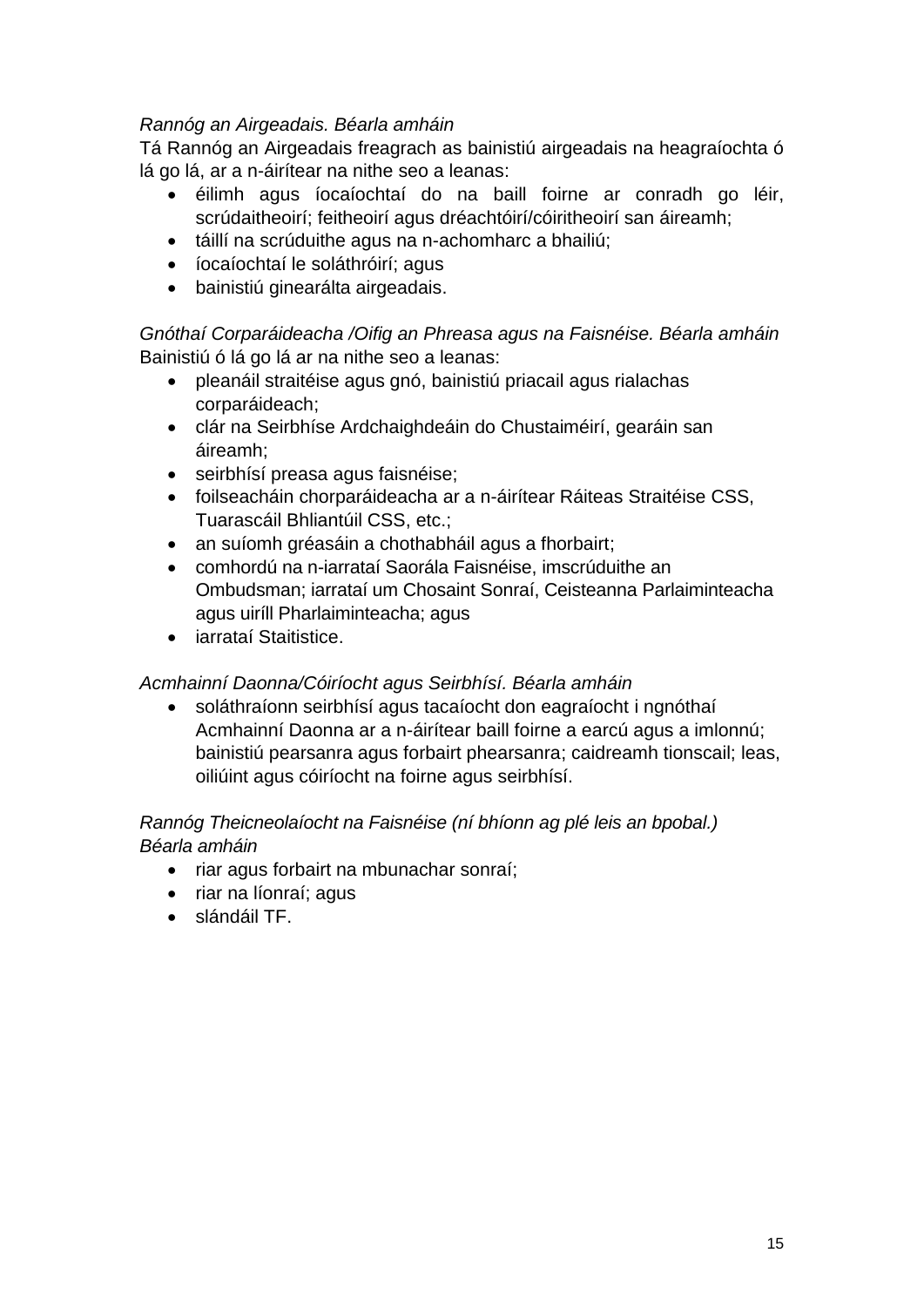# <span id="page-17-0"></span>**Caibidil 4 – Seirbhísí a Fheabhsú**

Tá CSS tiomanta d'fhorbairt scileanna Gaeilge a spreagadh ina réimsí oibre uile d'fhonn forbairt fhorásach ar sheirbhís ardchaighdeáin duine le duine i nGaeilge a éascú chun freastal ar an éileamh ar sheirbhísí den sórt sin.

Cé go soláthraíonn CSS leibhéal réasúnta ard de chumarsáid scríofa i nGaeilge agus i mBéarla, táthar den bharúil gur deacra go mór fada scileanna Gaeilge a fhorbairt i measc na foirne chun seirbhís laethúil idirphearsanta a éascú*.*

Tá CSS ábalta ar leibhéal áirithe seirbhísí idirphearsanta Gaeilge a sholáthar bunaithe ar na scileanna Gaeilge atá ar fáil dó i láthair na huaire. Tógfaidh sé tamall maith, áfach, agus iarrachtaí nach beag chun méadú ar an líon foirne a bhfuil cumas leordhóthanach Gaeilge acu, agus muinín astu féin, chun seirbhísí Gaeilge a sholáthar ar leibhéal idirphearsanta.

I bhfianaise an chomhthéacs sin, leagtar amach sa Chaibidil seo na bearta a dhéanfaimid le linn ré na Scéime seo chun feabhas a chur ar ár gcuid seirbhísí Gaeilge agus chun feiceálacht na Gaeilge a mhéadú sa phlé atá againn leis an bpobal.

Sa scéim seo, cuirfidh CSS béim go príomha ar a bheith ag cur le raon na modhanna cumarsáide scríofa agus leictreonacha a bheidh ar fáil go dátheangach agus ar inniúlacht a fhorbairt i measc na foirne chun a bheith in ann seachadadh seirbhís idirphearsanta Gaeilge ar leibhéal ginearálta a éascú. Déanfaimid amhlaidh laistigh de na hacmhainní atá ar fáil dúinn chun na scrúduithe stáit a sheachadadh thar ceann an Aire Oideachais agus Scileanna. Go praiticiúil, ciallaíonn sé sin, ainneoin go mbeidh CSS ábalta ar chuid mhór dá cháipéisíocht a chur ar fáil i nGaeilge, gur féidir nach mbeimid in ann seirbhísí mionsonraithe nó cláir shonracha ghnó a dhéanamh trí mheán na Gaeilge.

Ina theannta sin, lorgóimid deiseanna chun feabhas breise a chur ar na seirbhísí Gaeilge i Scéimeanna eile feasta.

#### <span id="page-17-1"></span>**4.1 Tiomantais Shonracha agus Bearta Sonracha chun Cumas Gaeilge CSS a Fheabhsú**

Tá na tiomantais agus na tosaíochtaí seo a leanas leagtha amach chun go gcuirfear feabhas ar chumas Gaeilge CSS agus d'fhonn bonn daingean a leagan síos le haghaidh na bhforbairtí atá le teacht.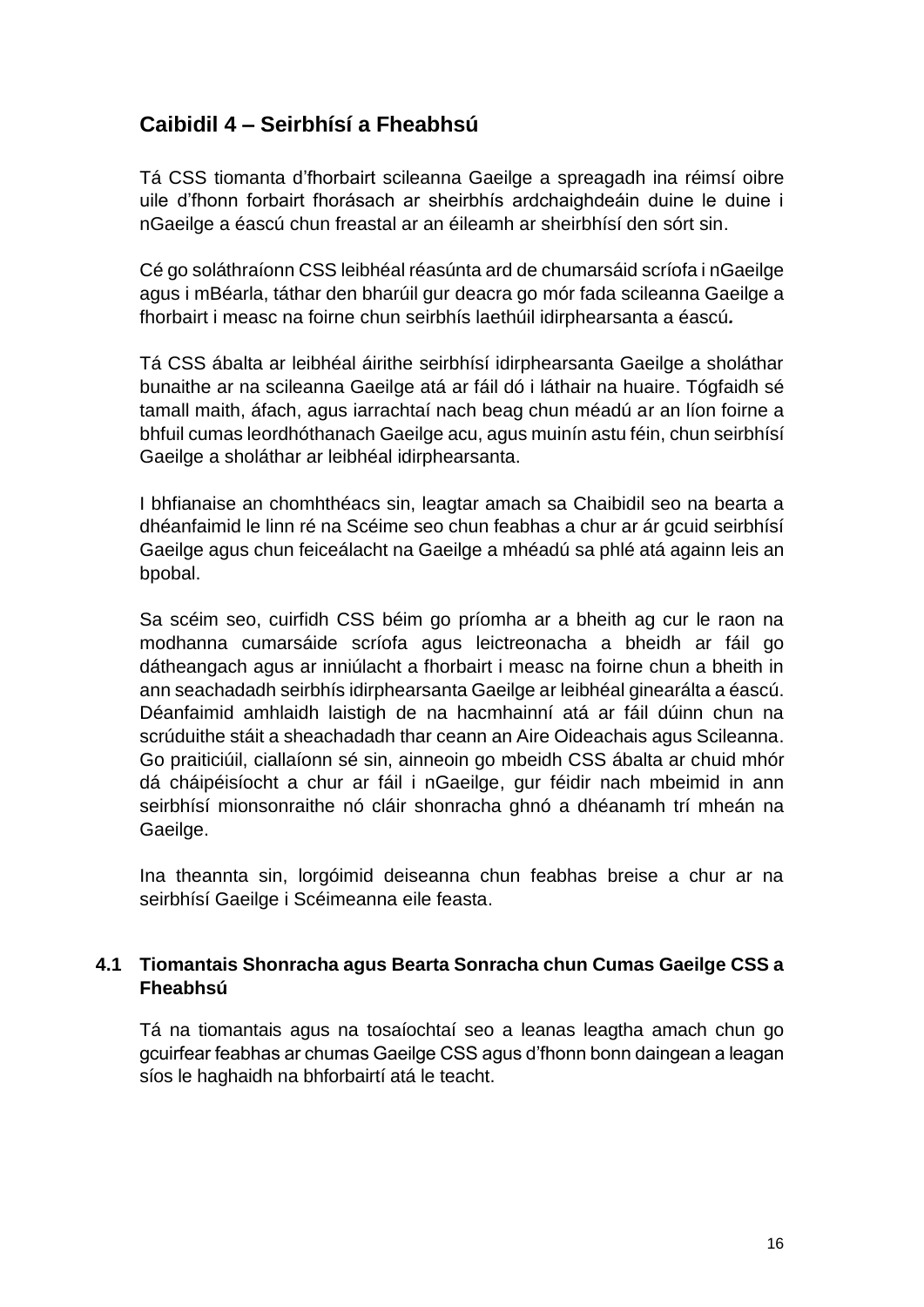#### *4.1.1Seirbhísí atá go hiomlán Dátheangach*

- Maidir leis an eolas agus leis na seirbhísí atá ar fáil faoi láthair sa dá theanga, mar a shonraítear i gCaibidil 3, leanfaimid orainn á gcur ar fáil. Áirítear ar na nithe sin foirmeacha iarratais, scrúdpháipéir, foilseacháin chorparáideacha, eolas i dtaobh earcaíochta, treoracha do phearsanra ar conradh agus treoracha d'iarrthóirí.
- Beidh na fógraí uile a chuirtear sna nuachtáin náisiúnta i nGaeilge agus i mBéarla araon.
- Bunaíodh seoladh ríomhphoist ar leith, [acht.teangacha@examinations.ie,](mailto:acht.teangacha@examinations.ie) le haghaidh fiosruithe i nGaeilge.
- Cruthófar liosta de na baill foirne atá in ann seirbhísí a sholáthar trí Ghaeilge, agus atá tar éis a chur in iúl go bhfuil siad toilteanach sin a dhéanamh, agus cuirfear an liosta ar fáil d'Oibreoirí an Lasc-Chláir agus do na baill foirne ag an bhFáiltiú in CSS. Anuas air sin, beidh an liosta sin ar fáil don fhoireann ar fad san eagraíocht ó thosach feidhme na Scéime.
- Tá baill foirne ag CSS ar mian leo a bheith bainteach ar bhealach gníomhach le seirbhísí trí Ghaeilge a chur ar fáil don phobal agus leanfaidh CSS de bheith ag athbhreithniú na foirne d'fhonn baill foirne dá leithéid a aithint.
- Faoi réir srianta eile lena rialaítear lonnú foirne, déanfaidh CSS cinnte de go mbeidh ar a laghad ball foirne amháin atá inniúil ar an nGaeilge i ngach Rannóg. I gcás nach féidir sin a dhéanamh, mar gheall ar ghanntanas ball foirne den sórt sin, cuirfear socruithe foirmiúla ar bun chun a chinntiú go mbíonn baill foirne eile atá inniúil ar an nGaeilge ar fáil chun déileáil leis na fiosruithe. Déanfar athbhreithniú ar na socruithe sin i bhfianaise an éilimh le himeacht ama. Tá sé de chuspóir againn, i rith na scéime seo agus le linn na scéimeanna atá le teacht, seirbhís ardchaighdeáin a fhorbairt do chustaiméirí ar mian leo a ngnó a dhéanamh trí Ghaeilge, seirbhís a bheidh ar aon dul leis an gcaighdeán seirbhíse a chuirtear ar fáil trí Bhéarla.

#### *4.1.2An Suíomh Gréasáin agus Seirbhísí Ar Líne*

- I mBéarla agus i nGaeilge a sholáthraítear ciorcláin a eisítear do scoileanna. Na leaganacha Gaeilge agus Béarla araon de chiorcláin nua a eisítear do scoileanna, foilsítear ar an suíomh gréasáin iad. Déanfar eolaire na gCiorclán a iniúchadh chun a chinntiú go bhfuiltear tar éis na leaganacha Béarla agus Gaeilge de na ciorcláin infheidhme a fhoilsiú ar an suíomh gréasáin.
- Déanfar an t-ainm fearainn Gaeilge don suíomh a chlárú agus beidh teacht díreach ar an suíomh tríd an ainm fearainn sin faoi dheireadh na chéad bhliana den scéim.
- Tá fáil i nGaeilge agus i mBéarla faoi láthair ar fhormhór an eolais stataigh ar an suíomh gréasáin agus méadóidh CSS an clúdach sin go dtí 65% faoi dheireadh an tríú bliain den scéim.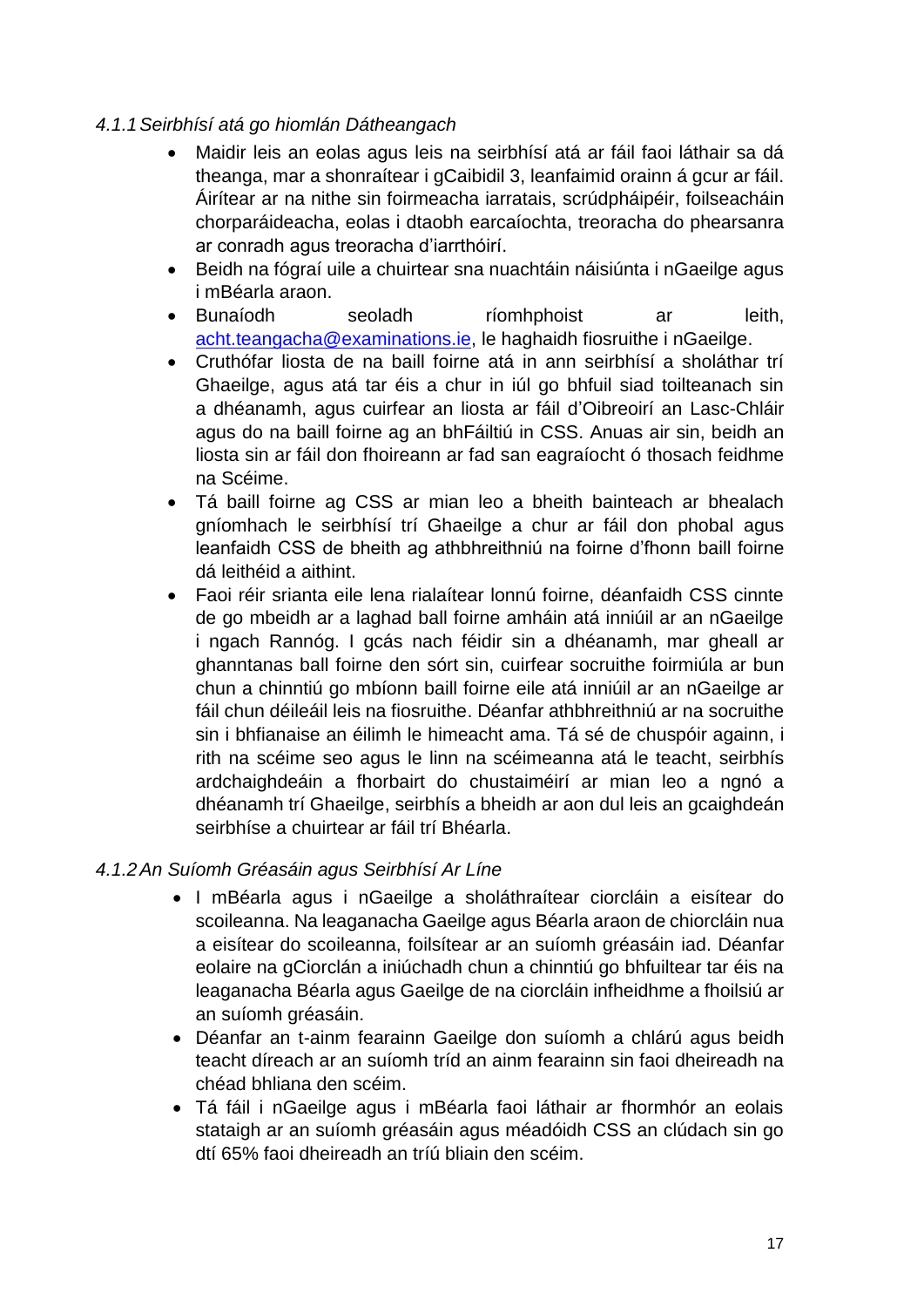Cinnteoidh CSS go mbeidh na seirbhísí idirghníomhacha ar fad atá ar líne faoi láthair go hiomlán dátheangach in imeacht ré na scéime seo agus go mbeidh aon seirbhísí idirghníomhacha nua go hiomlán dátheangach.

### *4.1.3An Lasc-Chlár/Fáiltiú*

Faoi dheireadh na chéad bhliana den scéim, beidh socruithe ar bun chun na nithe seo a leanas a chinntiú:

- Tabharfaidh baill foirne ag an bhFáiltiú/Lasc-Chlár beannú bunúsach i nGaeilge, agus
- Beidh socruithe oiriúnacha ar bun ionas go mbeidh siad in ann baill den phobal a chur i dteagmháil le cibé oifig nó oifigeach atá freagrach as an tseirbhís atá ag teastáil a thabhairt i nGaeilge.

Bainfear an méid seo amach trí liostaí a choinneáil de bhaill foirne atá ar fáil chun seirbhís trí Ghaeilge a sholáthar d'Oibreoirí an Lasc-Chláir nó don fhoireann ag an bhFáiltiú in CSS.

#### *4.1.4Oiliúint agus Forbairt na Foirne*

Bunaithe ar thorthaí na n-athbhreithnithe foirne a bheidh ar bun go leanúnach, tabharfaidh CSS aghaidh ar na riachtanais oiliúna a aithneofar, laistigh de chomhthéacs ár straitéise Oiliúna agus Forbartha agus na n-acmhainní atá ar fáil. Beartaítear na gníomhartha seo a leanas a dhéanamh chun a chinntiú go gcuirfear feabhas ar leibhéal agus ar chaighdeán na seirbhísí don phobal ar feadh ré na scéime:

- Spreagfar baill foirne le páirt a ghlacadh i gcúrsaí oiliúna Gaeilge;
- Beidh na ranganna Gaeilge a eagróidh an tAonad Oiliúna dírithe ar riachtanais na seirbhíse do chustaiméirí;
- Leanfaidh CSS air ag cur deiseanna ar fáil do bhaill foirne freastal ar ranganna Gaeilge le linn uaireanta oibre na hoifige;
- Tabharfar comhairle do bhaill foirne faoin raon leathan ranganna agus gníomhaíochtaí Gaeilge ardchaighdeáin atá ar fáil taobh amuigh d'uaireanta oibre na hoifige;
- Soláthrófar don fhoireann ar fad díolaim de threoracha scothchleachtais a mhíníonn impleachtaí Acht na dTeangacha Oifigiúla, agus a leagfaidh amach bealaí chun an tseirbhís Ghaeilge a fheabhsú.
- Beidh teacht i gcónaí ag an bhfoireann ar fad ar eolas agus ar acmhainní teanga, e.g. treoracha, polasaithe, foclóirí, etc.

Beidh mír feasachta teanga mar chuid den oiliúint ionduchtúcháin do bhaill foirne nua, agus mar chuid den oiliúint ar an tseirbhís do chustaiméirí, a eagróidh CSS chun a chinntiú go mbeidh tuiscint ag an bhfoireann ar na nithe seo a leanas:

- An fáth a bhfuil polasaí dátheangach á chur i bhfeidhm;
- Comhthéacs agus cúlra an pholasaí;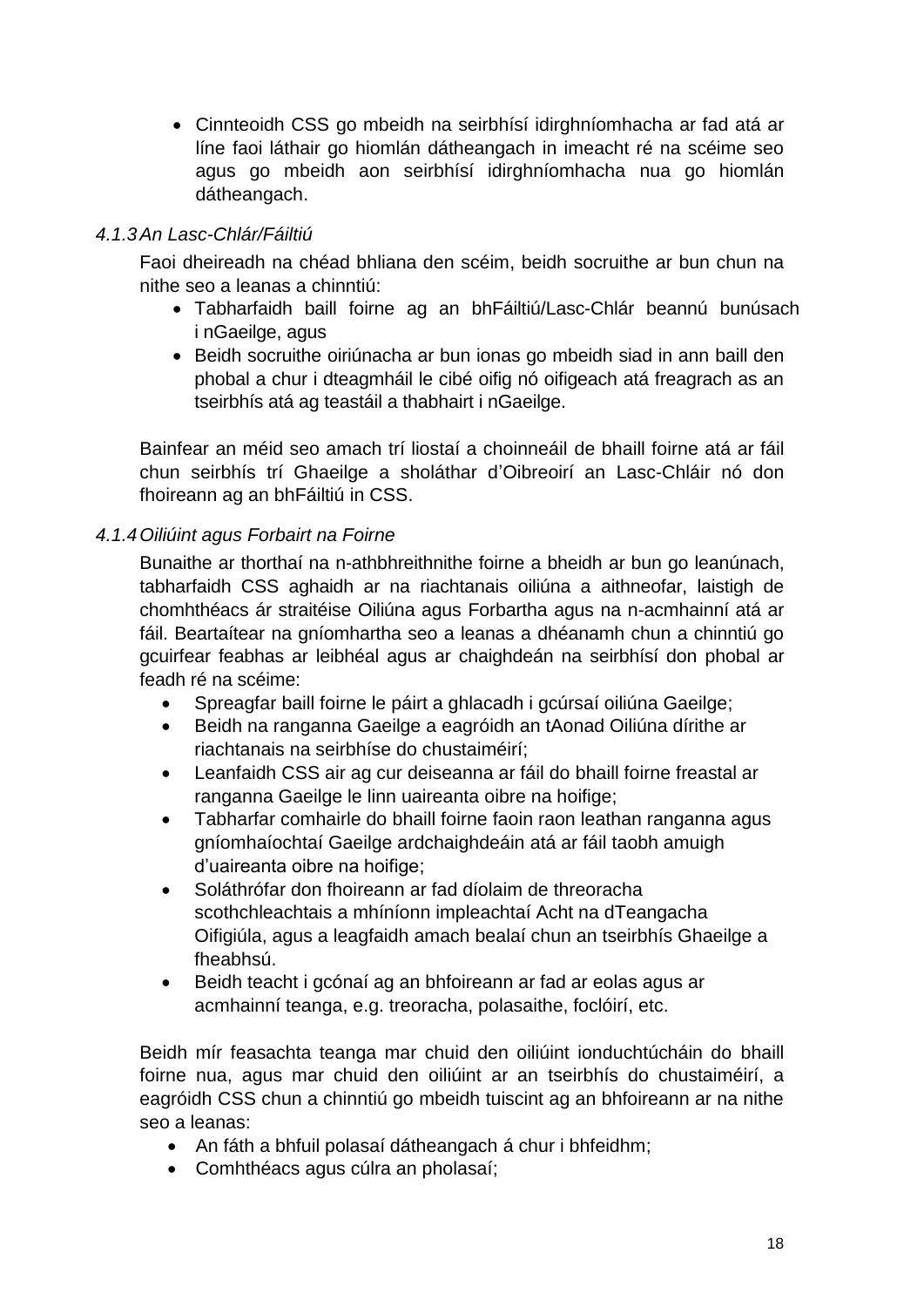Conas a dhéanfaidh an polasaí difear dá gcuid oibre.

#### *4.1.5Polasaí Earcaíochta*

 Ag féachaint do pholasaí an Rialtais maidir le soláthar feabhsaithe seirbhísí i nGaeilge, déanfaidh CSS, faoi dheireadh na chéad bhliana den scéim, sainiú ar aon phost lena ngabhann inniúlacht sa Ghaeilge mar cheanglas riachtanach. Déanfar gach iarracht chun na ceanglais seo a chomhlíonadh faoi dheireadh na scéime seo ag féachaint do na polasaithe earcaíochta, arduithe céime agus oiliúna, de réir mar is cuí. Cuirfidh sé seo ar chumas CSS pleanáil a dhéanamh agus tosaíochtaí a leagan amach maidir le feabhas a chur diaidh ar ndiaidh ar na seirbhísí Gaeilge ar bhealach níos straitéisí.

#### *4.1.6Oifig an Phreasa*

I mBéarla amháin a fhoilsítear formhór mór na bpreasráiteas i láthair na huaire. Bíonn ar CSS, ó am go chéile, preasráitis a chur amach go tapa mar fhreagra ar imeachtaí gan choinne agus bheadh moill ann dá gcuirfí amach ráitis dhátheangacha go comhuaineach. Seachas na hócáidí sin, áfach, tá gealltanas tugtha ag CSS go soláthrófar 20% dá chuid preasráiteas i nGaeilge agus i mBéarla araon ar bhonn comhuaineach. Le linn cinneadh a dhéanamh ar na preasráitis ba cheart a bheith san áireamh sa líon sin, tabharfar tosaíocht dóibh siúd a bhaineann leis an nGaeilge agus dóibh siúd ina bhfógraítear scéimeanna nua nó athruithe polasaí. Cuirfear oiliúint Ghaeilge ar an bhfoireann in oifig an phreasa chun chur lena gcumas (féach alt 4.1.4).

#### *4.1.7Córais Ríomhaireachta*

Tá an chuid is mó de na córais TF atá ag CSS in ann foireann carachtar na Gaeilge a láimhseáil. Beidh sé mar pholasaí ag CSS, nuair a bheartaítear na córais a nuashonrú, a chinntiú go mbeidh na córais TF ábhartha in oiriúint don Ghaeilge, agus go ndéanfar amhlaidh gan aon chur isteach dochrach a dhéanamh ar leibhéal na seirbhíse reatha atá ar fáil.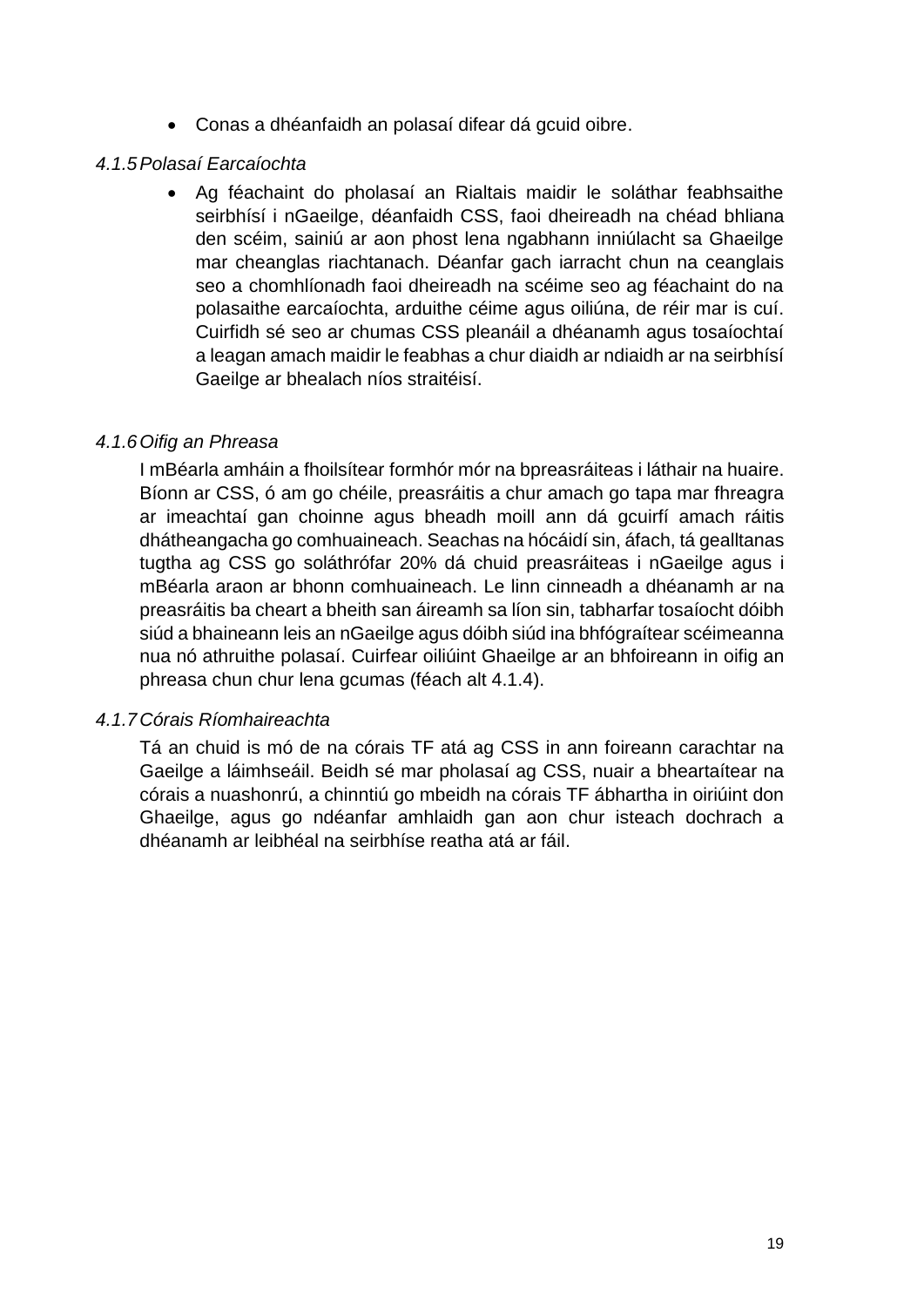### <span id="page-21-0"></span>**Caibidil 5 – Monatóireacht agus Athbhreithniú**

Coinneoidh an Grúpa Sinsearach Bainistíochta taobh istigh de CSS oibriú éifeachtach na Scéime faoi bhreithniú, fad is go ndéanfar monatóireacht ar an soláthar seirbhíse agus measúnú in aghaidh na bliana ar leibhéal an éilimh atá ann ar sheirbhísí trí Ghaeilge.

Mar chuid dá gcúraimí foriomlána, déanfaidh na bainisteoirí líne sna rannóga monatóireacht ar chur i bhfeidhm na Scéime laistigh dá réimsí oibre féin. Coinneoidh Rannóg na nAcmhainní Daonna an fhoireann cothrom le dáta faoin Scéim ar bhonn rialta.

Beidh ceisteanna san áireamh sna suirbhéanna ar chustaiméirí feasta i dtaca lena sástacht leis na seirbhísí a sholáthraítear i nGaeilge agus i dtaca leis an éileamh ar na seirbhísí sin.

Déanfar nuashonrú a fhoilsiú gach bliain faoin dul chun cinn atá á dhéanamh le cur i bhfeidhm an Scéime seo agus faoi éifeachtúlacht na Scéime.